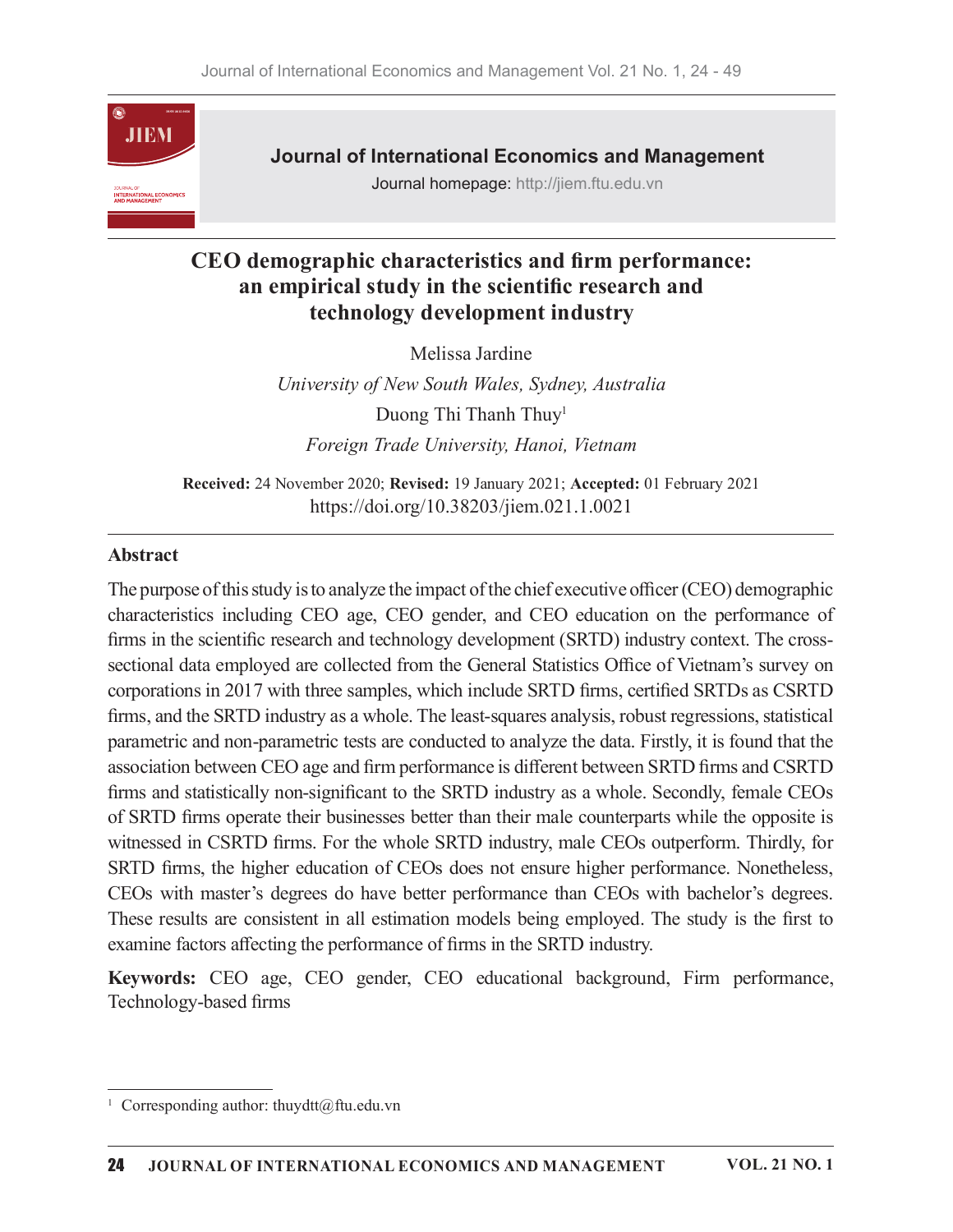## 1. Introduction

Since the Upper Echelon Theory (UET) wasintroduced by Hambrick and Mason (1984), many empirical studies have been conducted to replicate and complement the theory in different contexts, including international, country-specific, and sector-specific circumstances. The authors have synthesized all the theories on the characteristics of top managers from an 'upper echelons perspective' and state that the outcomes of an organization are partly anticipated by characteristics of leading managers. Some examples of such studies include a study on the role of female executives in hospital performance in the healthcare sector of Ontario, Canada (Frankl and Roberts, 2018); a study about CEO characters as thedeterminant of technology 1. Introduction<br>
Since the Upper Echelon Theory (UET) was introduced by Hambrick and Mason (1984), many<br>
emprincial studies have been conducted to replicate and complement the theory in different<br>
authors have synthesized study on the foreign experience of top leading team and international diversification strategies **1. Introduction**<br>
Since the Upper Echelon Theory (UET) was introduced by Hambrick and Mason (1984), many<br>
empirical suluding have been conducted to replicate and complement the theory in different<br>
econtexts, including in **1. Introduction**<br>
Since the Upper Echelon Theory (UET) was introduced by Hambrick and Mason (1984), many<br>
empirical studies have been conducted to replicate and complement the theory in different<br>
contexts, including int technology-based SMEs in Spain, the impact of gender diversity, management capabilities of the leading team on product and process innovation is examined (Ruiz-Jiménez and Fuentes-Fuentes, 2016). Returnee entrepreneurs in Chinese high-technology industries and their learning style for firm management are investigated to see if there is any significant relationship with the firm's results (Liu  $et al., 2015$ ). authors have synthesized all the theories on the characteristics of top managers from an 'upper<br>ceholons perspective' and state that the outcomes of an organization are partly anticipated by<br>characteristics of leading man

Nonetheless, the results found in different contexts have not been consistent and sometimes found positively significant in some studies (Awa et al., 2011; Garcia-Blandon et al., 2019) but negatively significant (Amran et al., 2014) or has a non-linear relationship in other researches (Hoang et al., 2019). CEO gender and performance of a firm are found to have no significant relationship (Amran et al., 2014) while in other studies they are shown to be positively associated (Awa et al., 2011; Frankl and Roberts, 2018; Ruiz-Jiménez and Fuentes-Fuentes, 2016). Similarly, CEO education and firm achievements are observed to be under no significant relationship (Amran et al., 2014; Garcia-Blandon et al., 2019). But in other studies, they are found to have a positive relationship (Jalbert et al., 2011; King et al., 2016) or a negative relationship (Awa et al., 2011). It is, therefore, presumed that empirical findings under the UET theory in business practices are not consistent when the context changes. Nonetheless, the results found in different contexts have not been consistent and sometimes<br>flave been conflicting with each other. The influence of CEO age on firm performance is<br>found positively significant in some stud

This study investigates the role of CEO characteristics on the performance of firms in the scientific research and technology development (SRTD) industry in Vietnam<sup>2</sup> for three main reasons. Firstly, the SRTD industry is arguably characterized by an emphasis on research and

 $2\text{ The firms in SRTD industry are coded as } 72110, 72120, 72130, 72140, 72210, 72220, 74909$  under the Vietnam 5-digit system of industry code (VSIC) 2018 or as 71100, 72200, 74909 under the VSIC 2007. They consist of 2 main firm groups, which are SRTD firms and certified SRTD firms. The SRTD firms are those operating in the SRTD industry as their major registered industry and the certified SRTD (CSRTD) firms are those operating in this business sphere but not as their major registered industry; however, they have their scientific research and technology development products and have filed them to competent authorities in their locality for being granted as CSRTDs.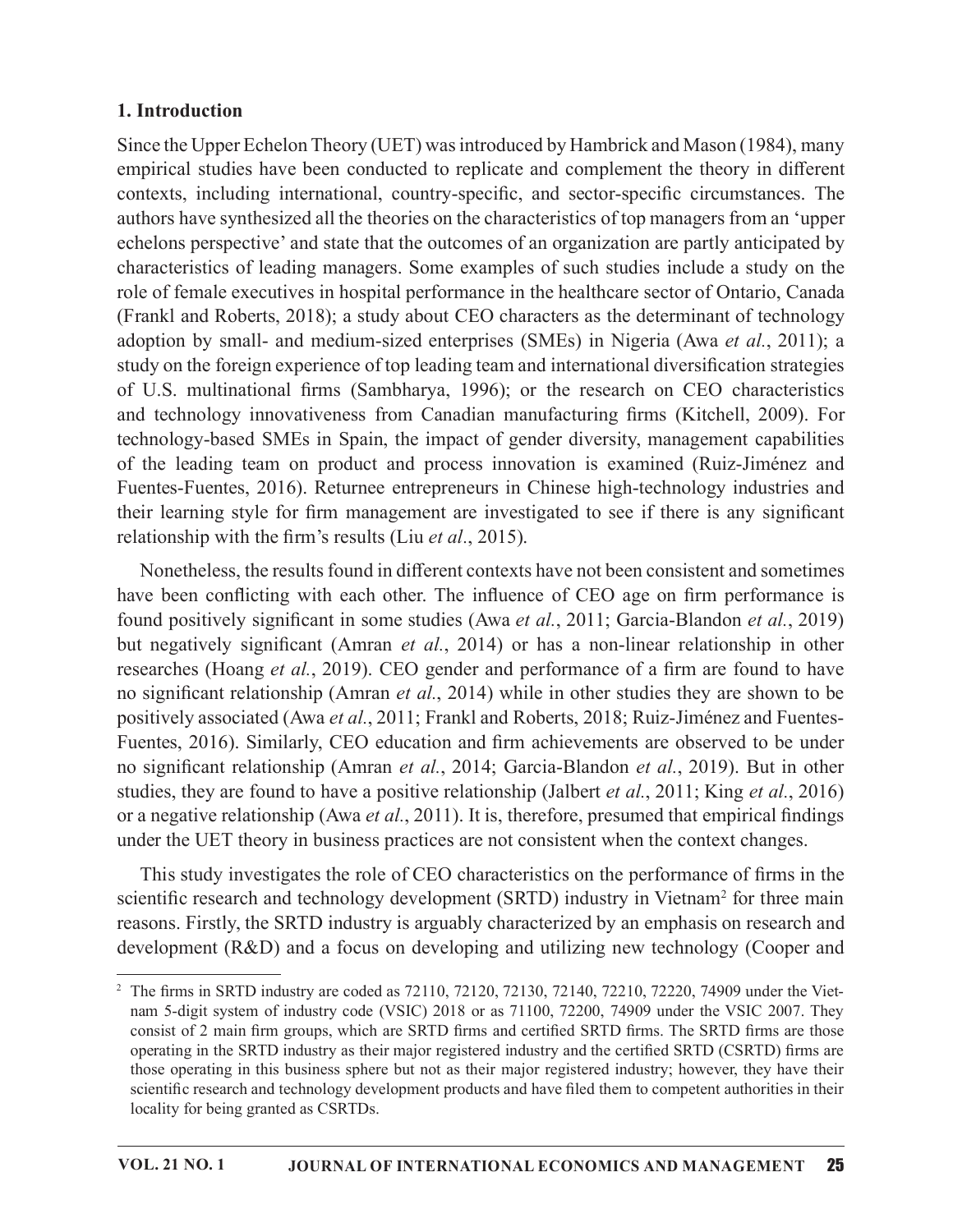Bruno, 1977), which is completely different from other industries in the economy. Secondly, there are potential benefits of UET theory in predicting organizational outcomes, predicting competitors' moves and countermoves, and suggestions for those in charge of selecting and developing senior executives in this industry-specific context. Finally, as long as the policymaking of the Vietnam government is concerned, these firms have been intensively supported Bruno, 1977), which is completely different from other industries in the economy. Secondly, there are potential benefits of UET theory in predicting organizational outcomes, predicting competitors' moves and countermoves, development has been desperately in need but received scant literature to date.

The remainder of the paper is structured as follows. Part 2 presents a literature review related to the study and proposes hypotheses. Part 3 explains the methodology applied and describes the data employed. Results and discussions are presented in Part 4. Part 5 concludes the paper.

## 2. Literature review and hypotheses

The CEO demographic characteristics under investigation are CEO age, CEO gender, and CEO educational background and qualifications as commonly found in previous studies thanks to their observability and measurability.

# 2.1 CEO age and firm performance

Old people tend to change on aggregatewhen they are put under certain environmental pressure, but their change is more slowly than that of young people (Carlsson and Karlsson, 1970). This less change-prone of the older may prevent them from grasping new opportunities. Serfling (2014) argues that older CEOs tend to be more risk-averse leading to less risky investment strategies such as lower research and development (R&D), more diversifying acquisitions, diversified operation management, and applying lower leverage while firms The remannel of the paper is structured as follows. Part 2 presents a literature review related<br>to the study and proposes hypotheses. Part 3 explains the methodology applied and escribes<br>the data employed. Results and disc associated with risk-taking and adaptability. It is, therefore, hypothesized that younger  $CEOs$  have got better firm performance than older  $CEOs$  (H1).

## 2.2 CEO gender and firm performance

Feminine participation in top management positions in firms is no longer exceptional but their contribution to firm performance is probably of greater concern and interest. Seniority teams with more balanced gender diversity have a better impact on the management and innovation quality of technology-based SMEs (Ruiz-Jiménez and Fuentes-Fuentes, 2016). Increasing gender diversity is also found of significant association with a firm's performance (Erhardt et  $al.$ , 2003; Krishnan and Parsons, 2008). As a result, the authors advance a hypothesis that female CEOs achieve better firm performance than their male counterparts do (H2). associated with risk-taking and adaptability. It is, therefore, hypothesized that younger<br>CEOs have got better firm performance than older CEOs (H1).<br>2.2 CEO gender and firm performance<br>Feminine participation in top manage

## 2.3 CEO education and firm performance

Education is an asset that a CEO accumulates for himself/herself to undertake the role in the top management of any company. The impact of CEO education on firm performance is conjectured to be direct or indirect through his appointment of other well-educated managers creative ideas in complex problem solving (Papadakis and Barwise, 2002). According to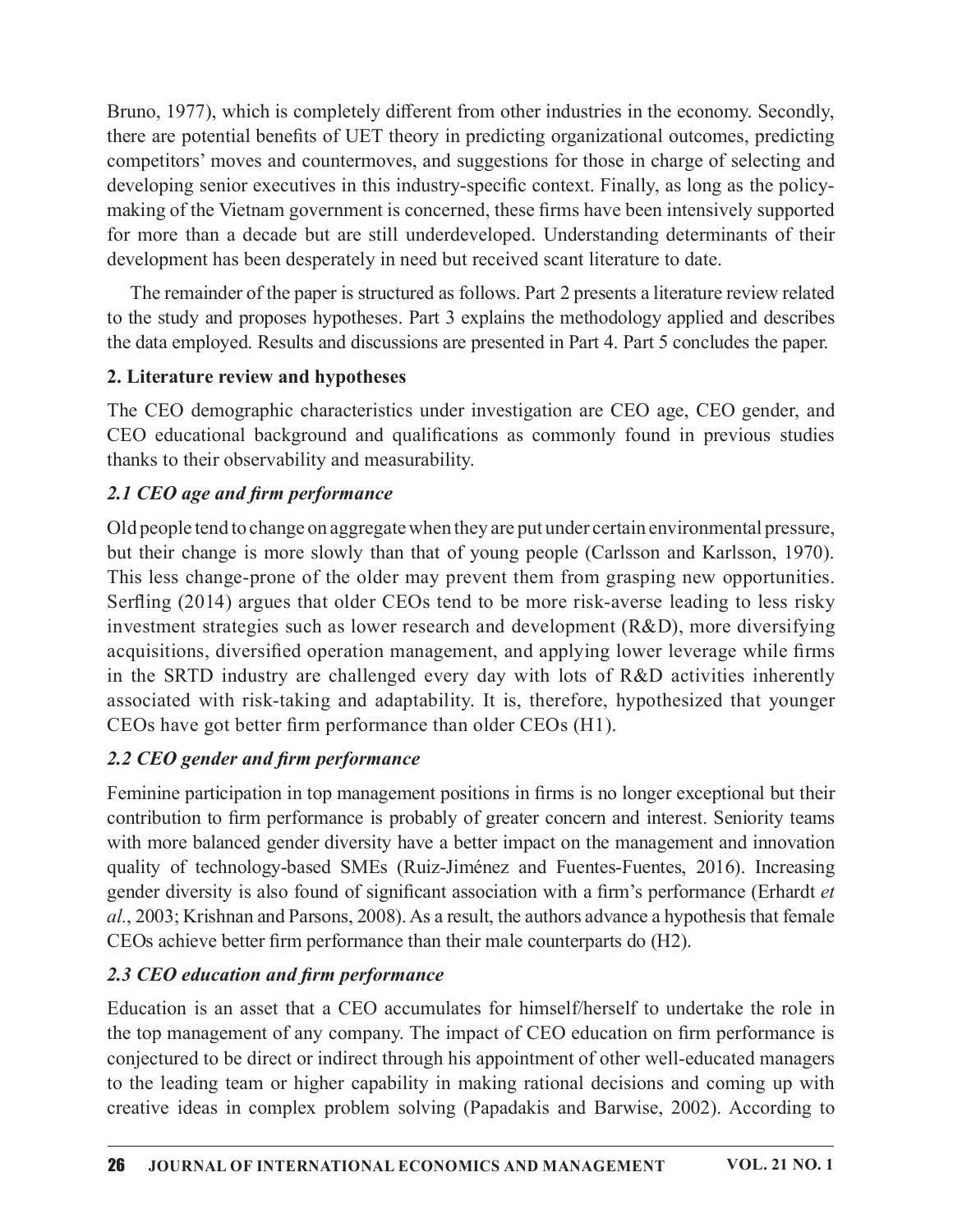Wang et al.  $(2016)$ , formal education of a CEO is chosen to be assessed under the UET concerning firm performance due to its representation of many decent criteria in support to the CEO's firm running like cognitive ability, novel concepts prone, new ideas welcome, ability in understanding and processing information about technologies and business environments and then predicted to enhance firm strategic actions. CEOs with higher education are, thus, postulated to gain better firm performance than CEOs of lower education do (H3).

# 3. Methodology

# 3.1 Data collection

The cross-sectional data used in this study were collected by the General Statistics Office of Vietnam through a corporate survey conducted in 2017. The sample consists of 564 firms in the SRTD industry with a group of 327 SRTD firms and another group of 237 CSRTD firms. Therefore, three sample categories shall be investigated including the SRTD firms, the CSRTD firms, and all firms in the SRTD industry.

# 3.2 Research models

Based on previous studies (Amran et al., 2014; Awa et al., 2011; Barker and Mueller, 2002; Bhagat et al., 2010; Garcia-Blandon et al., 2019), the econometric research model with ordinary least squares (OLS) estimation is built as follows:

 $PER_i = \beta_0 + \beta_1 (CEO Characteristics) + \beta_2 (Control variables) + \varepsilon_i (1)$ 

in which our focal variables of CEO characteristics are: CEO age, CEO gender, and **3. I Data collection**<br> **The cross-sectional data used in this study were collected by the General Statistics Office of<br>
Vietnam through a corporate survey conducted in 2017. The sample consists of 564 firms<br>
in the SRTD** characters; PER is firm performance, which is proxied by return on equity (ROE) serving as the cross-sectional data used in this study were collected by the General Statistics Office of Vietnam through a corporate survey conducted in 2017. The sample consists of 564 firms in the SRTD industry with a group of variables is presented in Table 1.

These variables have been used in previous studies. Log TotalNetSales is chosen following Dang et al., 2018, which takes the natural logarithm form to reduce heteroskedasticity. Return on equity (ROE) has been used in Lam *et al.* (2013) and other previous studies. *AssetTurnover* is a component of ROE under DuPont Analysis, which is selected to analyze the effectiveness of asset usage of firms (Gaurav, 2020). *TotalNetSales* is a continuous variable calculated from the data used for comparison (Hoang *et al.*, 2019).

Robustness checks are carried out to ensure the models do not suffer severe multicollinearity issues, heteroskedasticity, and the error terms are normally distributed. The variance inflation factor is used to check multicollinearity; the White test is used to check heteroskedasticity; the Jarque-Bera test is applied to check the error term's distribution. However, as the Jarque-Bera test is only appropriate for big datasets with thousands of observations, the results got from this study's dataset are only for reference due to its small number of observations. As long as the number of observations increases to sufficiently large, this assumption of OLS regression shall be automatically met.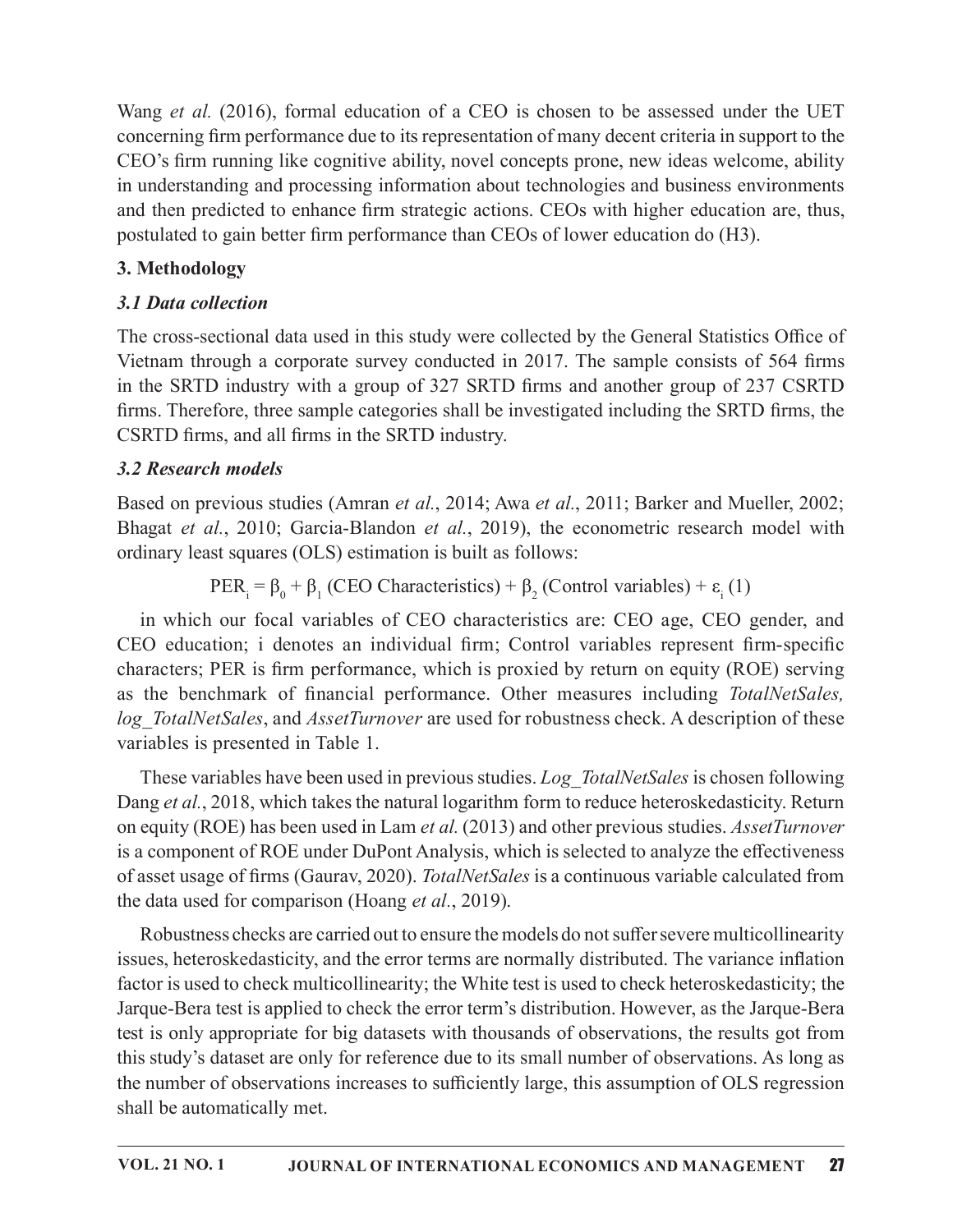| AssetTurnover = Total Net Sales/Average Total Assets.<br>Logarithm of Total Net Sales.<br>Explanation<br>TotalNetSales log_TotalNetSales<br>AssetTumover<br>TotalNetSales<br><b>ROE</b><br>Dependent variables<br>Return on equity<br>Asset Turnover<br><b>Total Net Sales</b><br>$log_{2}$ |                                                                                                                                                              |
|---------------------------------------------------------------------------------------------------------------------------------------------------------------------------------------------------------------------------------------------------------------------------------------------|--------------------------------------------------------------------------------------------------------------------------------------------------------------|
|                                                                                                                                                                                                                                                                                             |                                                                                                                                                              |
|                                                                                                                                                                                                                                                                                             | $TotalNetSales = Gross Sales - (Sales returns + Sales Discount)$                                                                                             |
|                                                                                                                                                                                                                                                                                             |                                                                                                                                                              |
|                                                                                                                                                                                                                                                                                             | ROE = Net Income (Income after-tax)/Average Total Equity                                                                                                     |
|                                                                                                                                                                                                                                                                                             | Average Total Equity = (Equity at year start + Equity at year end)/2.                                                                                        |
|                                                                                                                                                                                                                                                                                             |                                                                                                                                                              |
|                                                                                                                                                                                                                                                                                             | Average Total Assets = (Total Assets at year start + Total Assets at year-end)/2                                                                             |
| Independent variables - CEO characteristics                                                                                                                                                                                                                                                 |                                                                                                                                                              |
| Continuous variable - age of CEO of firm.<br>CEOAge<br>CEO Age                                                                                                                                                                                                                              |                                                                                                                                                              |
| Binary variable - 1 for male CEO/0 for female CEO<br>CEOGender<br>CEO Gender                                                                                                                                                                                                                |                                                                                                                                                              |
| CEOEdu<br><b>CEO</b> Education                                                                                                                                                                                                                                                              | Education qualifications of CEO - Doctor, Master, UniDegree, College, Intermediate, OtherEdu.<br>Using dummy variables with UniDegree as baseline indicator. |
| <b>Control</b> variables                                                                                                                                                                                                                                                                    |                                                                                                                                                              |
| in the operation of the firm.<br>Year<br>FirmAge<br>Firm Age                                                                                                                                                                                                                                |                                                                                                                                                              |
| Leverage = Average Total Assets/Average Total Equity.<br>Leverage<br>Leverage                                                                                                                                                                                                               |                                                                                                                                                              |
| Logarithm of Average Total Assets of firm.<br>AvTotalAssets<br>Log<br>Log_Average<br>Total Assets                                                                                                                                                                                           |                                                                                                                                                              |
| $Log_{class}$<br>$Log_{x}$ Tax                                                                                                                                                                                                                                                              | Logarithm of Tax of firm. Tax arose and to be paid by firm during one financial year.                                                                        |
| Log_LabourSize<br>Log-Labour Size                                                                                                                                                                                                                                                           | Logarithm of Labour Size. (LabourSize $=$ Number of employees in the firm at year-end).                                                                      |
| ImportExport<br>Import - Export                                                                                                                                                                                                                                                             | Whether the firm has any import or export activity in the year - Binary variable - 1 for Yes/0 for No.                                                       |
| SpecialZone<br>Special Zone                                                                                                                                                                                                                                                                 | Whether the firm runs in the industrial zone, manufacturing zone, economic zone, or high-tech zone.                                                          |
| Binary variable - 1 for Yes/0 for No.                                                                                                                                                                                                                                                       |                                                                                                                                                              |
| CenCity<br>Central City                                                                                                                                                                                                                                                                     |                                                                                                                                                              |
|                                                                                                                                                                                                                                                                                             | Whether the firm is based in 1 of 5 central cities in Vietnam (Hanoi, Haiphong, Danang, HCM City, Cantho)                                                    |
|                                                                                                                                                                                                                                                                                             |                                                                                                                                                              |
| Logarithm of Fixed Assets (FA) of the firm.<br>Log_FixedAssets<br>Log_Fixed Assets                                                                                                                                                                                                          | $FA = (FA$ at year start - accumulated depreciation at year start $+FA$ at year-end - accum. dep. at year-end)/2                                             |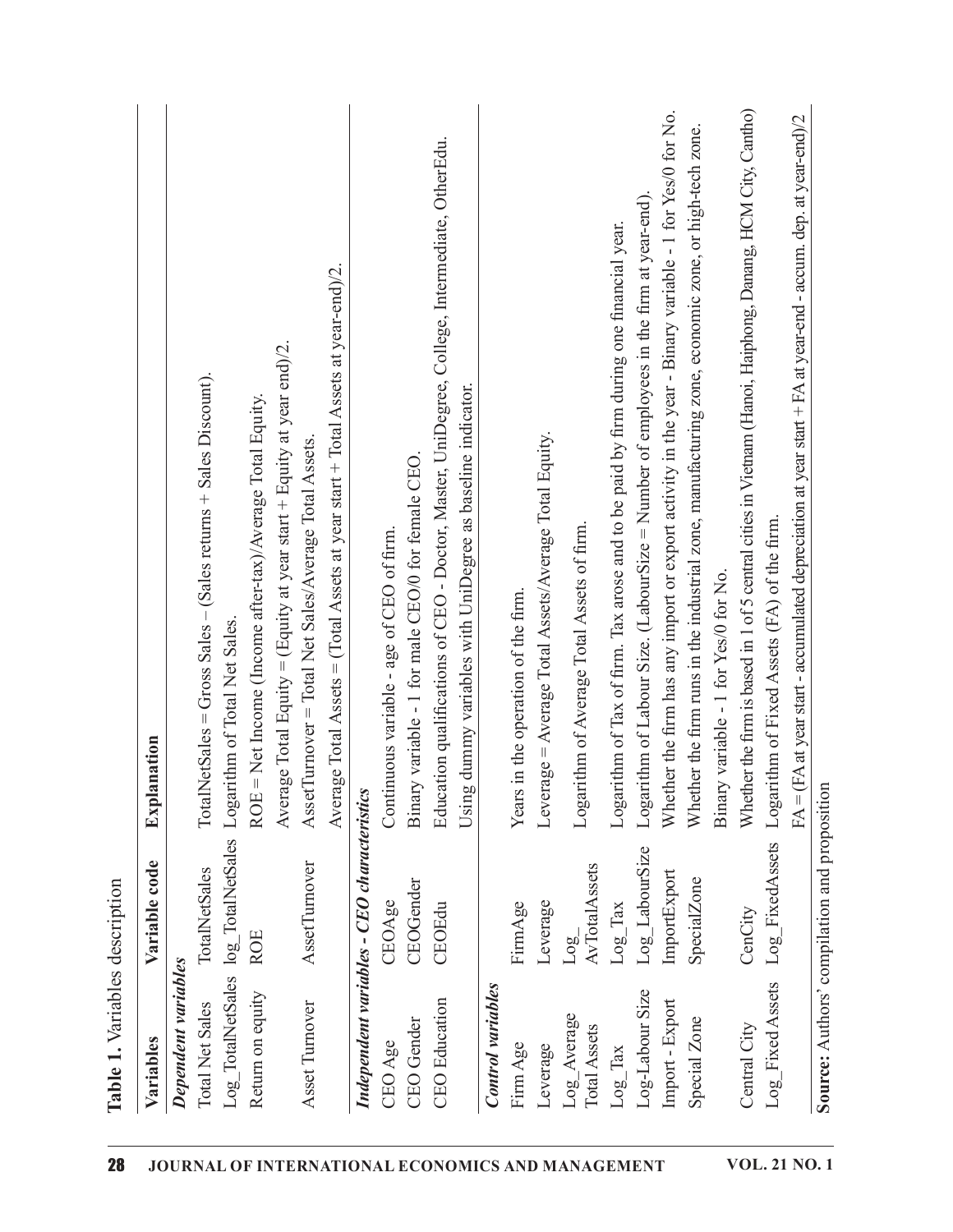Apart from OLS regressions, robust regressions (RR) are also conducted with the dataset of the study as this regression type is typically designed to cope with violations of OLS assumptions in terms of variance homogeneity. The results from both OLS and RR regressions shall be used for cross-checking to ensure the robustness of the findings.

Finally, robust regressions with interaction terms are also run to assess the joint effect of CEO demographic characteristics on firm performance. Two interaction terms are CEOAge\*CEOEdu and CEOGender\*CEOEdu.

PER<sup>L</sup> = β + βCEOGender + β CEOAge + β CEOEdu + β4 CEOAge\*CEOEdu + β5 (Control variables) + ε L PER<sup>L</sup> = β + βCEOAge + βCEOGender + βCEOEdu + β4CEOGender\*CEOEdu +

### 4. Results and Discussion

#### 4.1 Descriptive statistics of variables in the study

| and CLOGEnder CLOLUM.                                                                                                                                                                                                                                       |     |          |                                                        |                  |            |                |
|-------------------------------------------------------------------------------------------------------------------------------------------------------------------------------------------------------------------------------------------------------------|-----|----------|--------------------------------------------------------|------------------|------------|----------------|
| The two models with interaction terms are as follows:                                                                                                                                                                                                       |     |          |                                                        |                  |            |                |
| $PER_i = \beta_0 + \beta_1 CEOGender + \beta_2 CEOAge + \beta_3 CEOEdu + \beta_4 CEOAge*CEOEdu +$                                                                                                                                                           |     |          | $\beta_{5}$ (Control variables) + $\varepsilon_{1}(2)$ |                  |            |                |
| $PER_i = \beta_0 + \beta_1 CEOAge + \beta_2 CEOGender + \beta_3 CEOEdu + \beta_4 CEOGender * CEOEdu +$                                                                                                                                                      |     |          | $\beta_{5}$ (Control variables) + $\varepsilon_{1}(3)$ |                  |            |                |
| Table 1 describes and explains the calculations of all the variables in the study.                                                                                                                                                                          |     |          |                                                        |                  |            |                |
| <b>4. Results and Discussion</b>                                                                                                                                                                                                                            |     |          |                                                        |                  |            |                |
| 4.1 Descriptive statistics of variables in the study                                                                                                                                                                                                        |     |          |                                                        |                  |            |                |
| Tables 2 and 3 illustrate the descriptive statistics of variables in the models distinguishing among<br>the three samples, which are SRTD firms, CSRTD firms, and all firms in the SRTD industry.<br>Table 2. Descriptive statistics (continuous variables) |     |          |                                                        |                  |            |                |
|                                                                                                                                                                                                                                                             | Obs | Mean     | Std. Dev.                                              | Min              | <b>Max</b> | <b>Sample</b>  |
| Dependent Variables                                                                                                                                                                                                                                         |     |          |                                                        |                  |            |                |
| TotalNetSales                                                                                                                                                                                                                                               | 324 | 7675.845 | 50215.79                                               | $\overline{0}$   | 803566     | S1             |
|                                                                                                                                                                                                                                                             | 237 | 478118.5 | 5285621                                                | $\overline{0}$   | 81200000   | S <sub>2</sub> |
|                                                                                                                                                                                                                                                             | 561 | 206419   | 3439379                                                | $\boldsymbol{0}$ | 81200000   | S <sub>3</sub> |
| log TotalNetSales                                                                                                                                                                                                                                           | 209 | 6.7651   | 2.2694                                                 | $-0.1054$        | 13.5968    | S1             |
|                                                                                                                                                                                                                                                             | 219 | 9.5932   | 2.6214                                                 | 0.3365           | 18.2126    | S <sub>2</sub> |
|                                                                                                                                                                                                                                                             | 428 | 8.2121   | 2.8319                                                 | $-0.1053$        | 18.2126    | S <sub>3</sub> |
| <b>ROE</b>                                                                                                                                                                                                                                                  | 325 | 0.7303   | 15.0031                                                | $-11.1642$       | 270        | S <sub>1</sub> |
|                                                                                                                                                                                                                                                             | 237 | 0.0437   | 0.3371                                                 | $-2.0740$        | 2.6831     | S <sub>2</sub> |
|                                                                                                                                                                                                                                                             | 562 | 0.4407   | 11.4089                                                | $-11.1641$       | 270        | S <sub>3</sub> |
| AssetTurnover                                                                                                                                                                                                                                               | 325 | 0.5596   | 1.4701                                                 | $\boldsymbol{0}$ | 21.8824    | S1             |
|                                                                                                                                                                                                                                                             | 237 | 0.7202   | 0.7823                                                 | 0.0000           | 4.3731     | S <sub>2</sub> |
|                                                                                                                                                                                                                                                             | 562 | 0.6272   | 1.2296                                                 | $\overline{0}$   | 21.8824    | S <sub>3</sub> |
| Independent variables - CEO characteristics                                                                                                                                                                                                                 |     |          |                                                        |                  |            |                |
| CEOAge                                                                                                                                                                                                                                                      | 235 | 43.6596  | 12.5301                                                | 18               | 77         | S1             |
|                                                                                                                                                                                                                                                             | 225 | 49.60    | 11.51                                                  | 22               | 80         | S <sub>2</sub> |
|                                                                                                                                                                                                                                                             | 460 | 46.5652  | 12.3899                                                | 18               | 80         | S <sub>3</sub> |

Table 2. Descriptive statistics (continuous variables)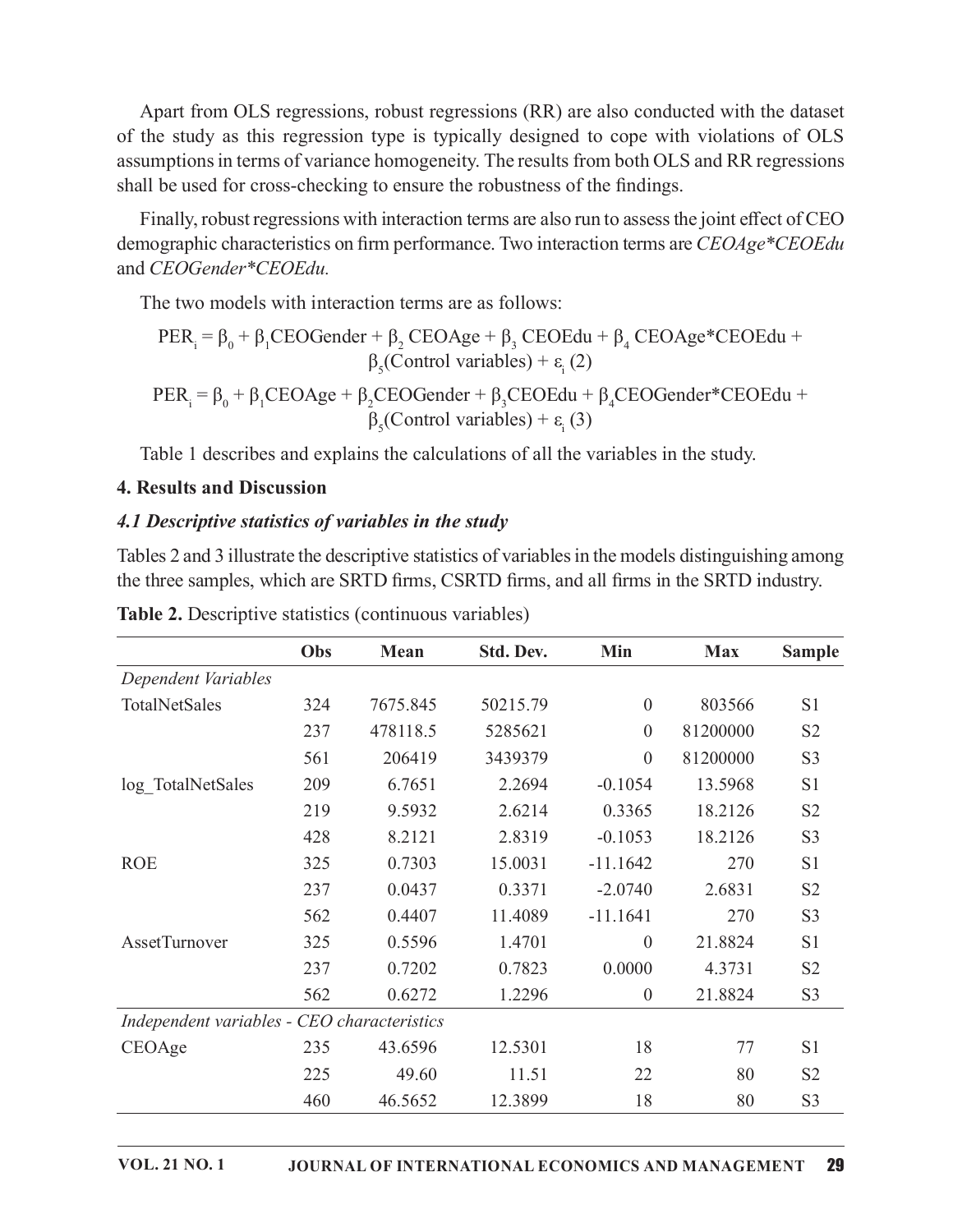| Table 2. Descriptive statistics (continuous variables) (continued) |     |         |           |                  |            |                |
|--------------------------------------------------------------------|-----|---------|-----------|------------------|------------|----------------|
|                                                                    | Obs | Mean    | Std. Dev. | Min              | <b>Max</b> | <b>Sample</b>  |
| Control variables                                                  |     |         |           |                  |            |                |
| FirmAge                                                            | 327 | 3.8073  | 3.7657    | $\boldsymbol{0}$ | 24         | S1             |
|                                                                    | 237 | 12.4177 | 11.2385   | $\boldsymbol{0}$ | 62         | S <sub>2</sub> |
|                                                                    | 564 | 7.4255  | 8.902     |                  | 62         | S <sub>3</sub> |
| Leverage                                                           | 325 | 1.2813  | 9.1879    | $-150$           | 48.6851    | S1             |
|                                                                    | 237 | 1.5792  | 12.5049   | $-138.5080$      | 49.4926    | S <sub>2</sub> |
|                                                                    | 562 | 1.4069  | 10.7032   | $-150$           | 49.4926    | S <sub>3</sub> |
| log_AvTotalAssets                                                  | 325 | 7.5589  | 1.8153    | $-0.6931$        | 13.8351    | S1             |
|                                                                    | 237 | 10.3717 | 2.0360    | 5.5741           | 17.9403    | S <sub>2</sub> |
|                                                                    | 562 | 8.745   | 2.3621    | $-0.6931$        | 17.9402    | S <sub>3</sub> |
| $log_{1}$ Tax                                                      | 209 | 3.3920  | 2.4018    | $-2.3026$        | 11.1236    | S1             |
|                                                                    | 216 | 5.5628  | 3.0008    | $-2.3026$        | 16.1052    | S <sub>2</sub> |
|                                                                    | 425 | 4.4952  | 2.9285    | $-2.3025$        | 16.1052    | S3             |
| log_LabourSize                                                     | 327 | 1.4786  | 1.0821    | $\overline{0}$   | 5.7366     | S1             |
|                                                                    | 237 | 3.4247  | 1.7718    | 0.0000           | 8.1429     | S <sub>2</sub> |
|                                                                    | 564 | 2.2963  | 1.7083    | $\overline{0}$   | 8.1429     | S <sub>3</sub> |
| log_FixedAssets                                                    | 112 | 5.7603  | 1.9479    | 1.9879           | 13.4135    | S1             |
|                                                                    | 197 | 8.9043  | 2.461     | 0.8755           | 17.218     | S2             |
|                                                                    | 309 | 7.7647  | 2.7409    | 0.8754           | 17.218     | S3             |

Table 2. Descriptive statistics (continuous variables) (continued)

| log LabourSize  | 327                                 | 1.4786                                                                                    | 1.0821    |                      | $\boldsymbol{0}$ | 5.7366  | S1                         |
|-----------------|-------------------------------------|-------------------------------------------------------------------------------------------|-----------|----------------------|------------------|---------|----------------------------|
|                 | 237                                 | 3.4247                                                                                    | 1.7718    | 0.0000               |                  | 8.1429  | S <sub>2</sub>             |
|                 | 564                                 | 2.2963                                                                                    | 1.7083    |                      | $\boldsymbol{0}$ | 8.1429  | S3                         |
| log FixedAssets | 112                                 | 5.7603                                                                                    | 1.9479    | 1.9879               |                  | 13.4135 | S1                         |
|                 | 197                                 | 8.9043                                                                                    | 2.461     | 0.8755               |                  | 17.218  | S <sub>2</sub>             |
|                 | 309                                 | 7.7647                                                                                    | 2.7409    | 0.8754               |                  | 17.218  | S3                         |
| respectively.   | <b>Source: Authors' calculation</b> | Notes: S1, S2, and S3 denote SRTD firms, CSRTD firms, and all firms in the SRTD industry, |           |                      |                  |         |                            |
|                 |                                     | Table 3. Descriptive statistics (categorical variables)                                   |           |                      |                  |         |                            |
|                 |                                     | Proportion                                                                                | Std. Err. | [95% Conf. Interval] |                  | Obs     | <b>Sample</b>              |
|                 |                                     | Independent Variables - CEO characteristics                                               |           |                      |                  |         |                            |
| CEOGender       | Female/0                            | 0.2875                                                                                    | 0.0251    | 0.2408               | 0.3392           | 327     | S1                         |
|                 |                                     | 0.2194                                                                                    | 0.0269    | 0.1709               | 0.2770           | 237     | S <sub>2</sub>             |
|                 |                                     | 0.2630                                                                                    | 0.0205    | 0.2246               | 0.3053           | 460     | S <sub>3</sub>             |
|                 | Male/1                              | 0.7125                                                                                    | 0.0251    | 0.6608               | 0.7592           | 327     | S1                         |
|                 |                                     | 0.7806                                                                                    | 0.0269    | 0.7230               | 0.8291           | 237     | S <sub>2</sub>             |
|                 |                                     | 0.7369                                                                                    | 0.0205    | 0.6946               | 0.7753           | 460     | S3                         |
| CEOEdu          | Doctor                              | 0.0638                                                                                    | 0.0160    | 0.0387               | 0.1035           | 235     | S <sub>1</sub>             |
|                 |                                     | 0.0711                                                                                    | 0.0172    | 0.0439               | 0.1133           | 225     | $\ensuremath{\mathrm{S2}}$ |
|                 |                                     | 0.0673                                                                                    | 0.0117    | 0.0477               | 0.0943           | 460     | S3                         |
|                 | Master                              | 0.1234                                                                                    | 0.0215    | 0.0869               | 0.1724           | 235     | S1                         |
|                 |                                     |                                                                                           |           |                      |                  |         |                            |
|                 |                                     |                                                                                           |           |                      |                  |         |                            |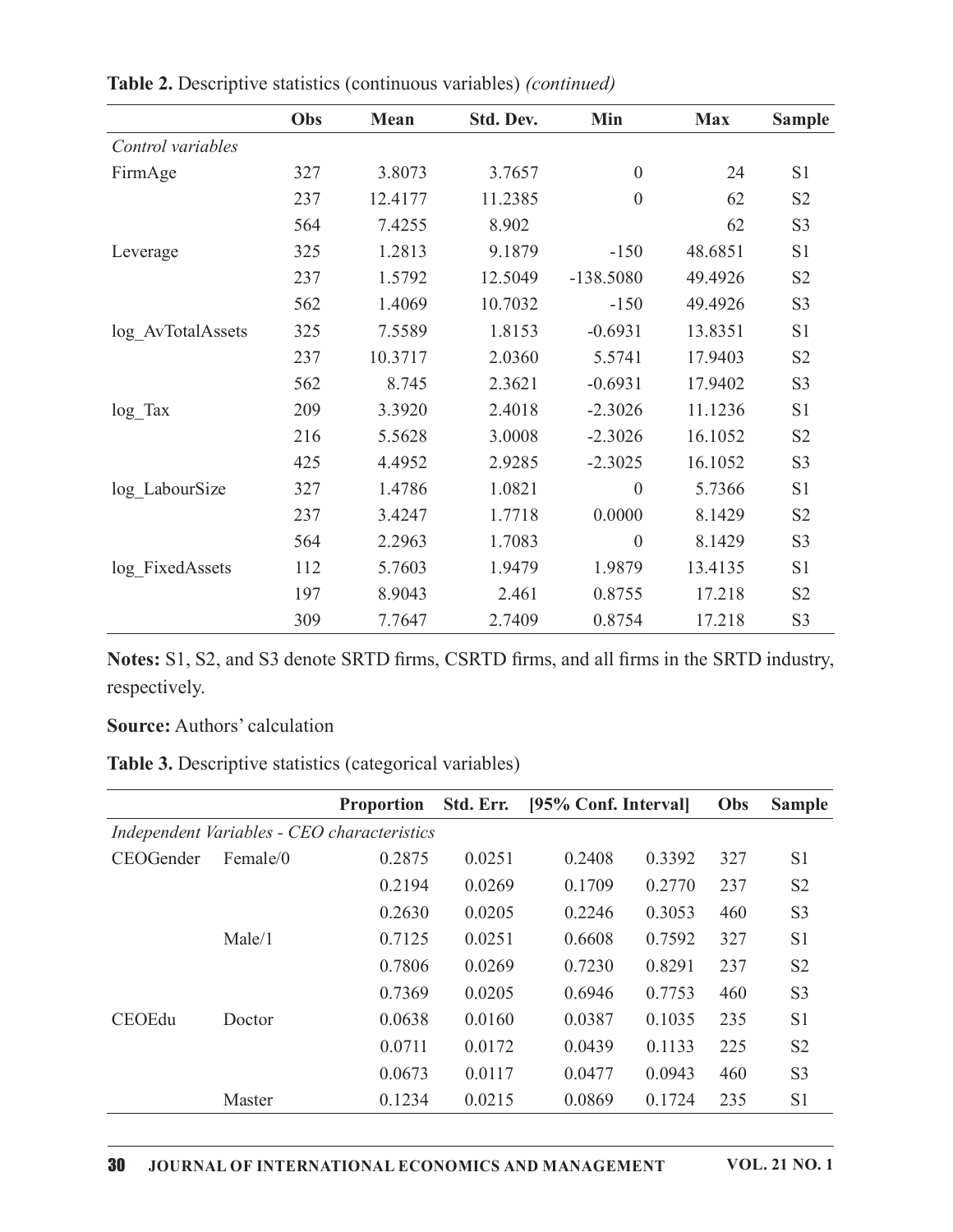|                    |              | Proportion | Std. Err. | [95% Conf. Interval] |        | Obs | <b>Sample</b>              |
|--------------------|--------------|------------|-----------|----------------------|--------|-----|----------------------------|
|                    |              | 0.1689     | 0.0250    | 0.1251               | 0.2241 | 225 | S <sub>2</sub>             |
|                    |              | 0.1456     | 0.0164    | 0.1161               | 0.1810 | 460 | S <sub>3</sub>             |
|                    | UniDegree    | 0.6894     | 0.0303    | 0.6269               | 0.7456 | 235 | S1                         |
|                    |              | 0.6044     | 0.0327    | 0.5386               | 0.6667 | 225 | S <sub>2</sub>             |
|                    |              | 0.6478     | 0.0222    | 0.6028               | 0.6903 | 460 | S <sub>3</sub>             |
|                    | College      | 0.0596     | 0.0155    | 0.0355               | 0.0984 | 235 | S1                         |
|                    |              | 0.0178     | 0.0088    | 0.0066               | 0.0467 | 225 | S <sub>2</sub>             |
|                    |              | 0.0391     | 0.0090    | 0.0247               | 0.0613 | 460 | S3                         |
|                    | Intermediate | 0.0383     | 0.0125    | 0.0199               | 0.0723 | 235 | S1                         |
|                    |              | 0.0489     | 0.0144    | 0.0272               | 0.0865 | 225 | S2                         |
|                    |              | 0.0434     | 0.0095    | 0.0281               | 0.0665 | 460 | S <sub>3</sub>             |
|                    | OtherEdu     | 0.0255     | 0.0103    | 0.0114               | 0.0560 | 235 | S1                         |
|                    |              | 0.0889     | 0.0190    | 0.0579               | 0.1342 | 225 | $\ensuremath{\mathrm{S2}}$ |
|                    |              | 0.0565     | 0.0107    | 0.0387               | 0.0818 | 460 | S3                         |
| Control variables  |              |            |           |                      |        |     |                            |
| ImportExport Yes/1 |              | 0.0336     | 0.0100    | 0.0187               | 0.0599 | 327 | $\rm S1$                   |
|                    |              | 0.2194     | 0.0269    | 0.1709               | 0.2770 | 237 | S2                         |
|                    |              | 0.1117     | 0.0132    | 0.0881               | 0.1405 | 564 | S <sub>3</sub>             |
|                    | No/0         | 0.9664     | 0.0100    | 0.9401               | 0.9813 | 327 | $\rm S1$                   |
|                    |              | 0.7806     | 0.0269    | 0.7230               | 0.8291 | 237 | S <sub>2</sub>             |
|                    |              | 0.8882     | 0.0132    | 0.8594               | 0.9118 | 564 | S <sub>3</sub>             |
| SpecialZone        | Yes/1        | 0.0214     | 0.0080    | 0.0102               | 0.0444 | 327 | S1                         |
|                    |              | 0.1646     | 0.0241    | 0.1223               | 0.2177 | 237 | $\ensuremath{\mathrm{S2}}$ |
|                    |              | 0.0815     | 0.0115    | 0.0615               | 0.1072 | 564 | S3                         |
|                    | No/0         | 0.9786     | 0.0080    | 0.9556               | 0.9898 | 327 | $\ensuremath{\mathrm{S}}1$ |
|                    |              | 0.8354     | 0.0241    | 0.7823               | 0.8777 | 237 | $\mathbf{S2}$              |
|                    |              | 0.9184     | 0.0115    | 0.8927               | 0.9384 | 564 | S <sub>3</sub>             |
| CenCity            | Yes/1        | 0.9052     | 0.0162    | 0.8681               | 0.9327 | 327 | S1                         |
|                    |              | 0.3713     | 0.0315    | 0.3117               | 0.4351 | 237 | S <sub>2</sub>             |
|                    |              | 0.6808     | 0.0196    | 0.6410               | 0.7181 | 564 | S3                         |
|                    | No/0         | 0.0948     | 0.0162    | 0.0673               | 0.1319 | 327 | S1                         |
|                    |              | 0.6287     | 0.0315    | 0.5649               | 0.6883 | 237 | $\mathbf{S2}$              |
|                    |              | 0.3191     | 0.0196    | 0.2818               | 0.3589 | 564 | $\mathbf{S3}$              |

Table 3. Descriptive statistics (categorical variables) (continued)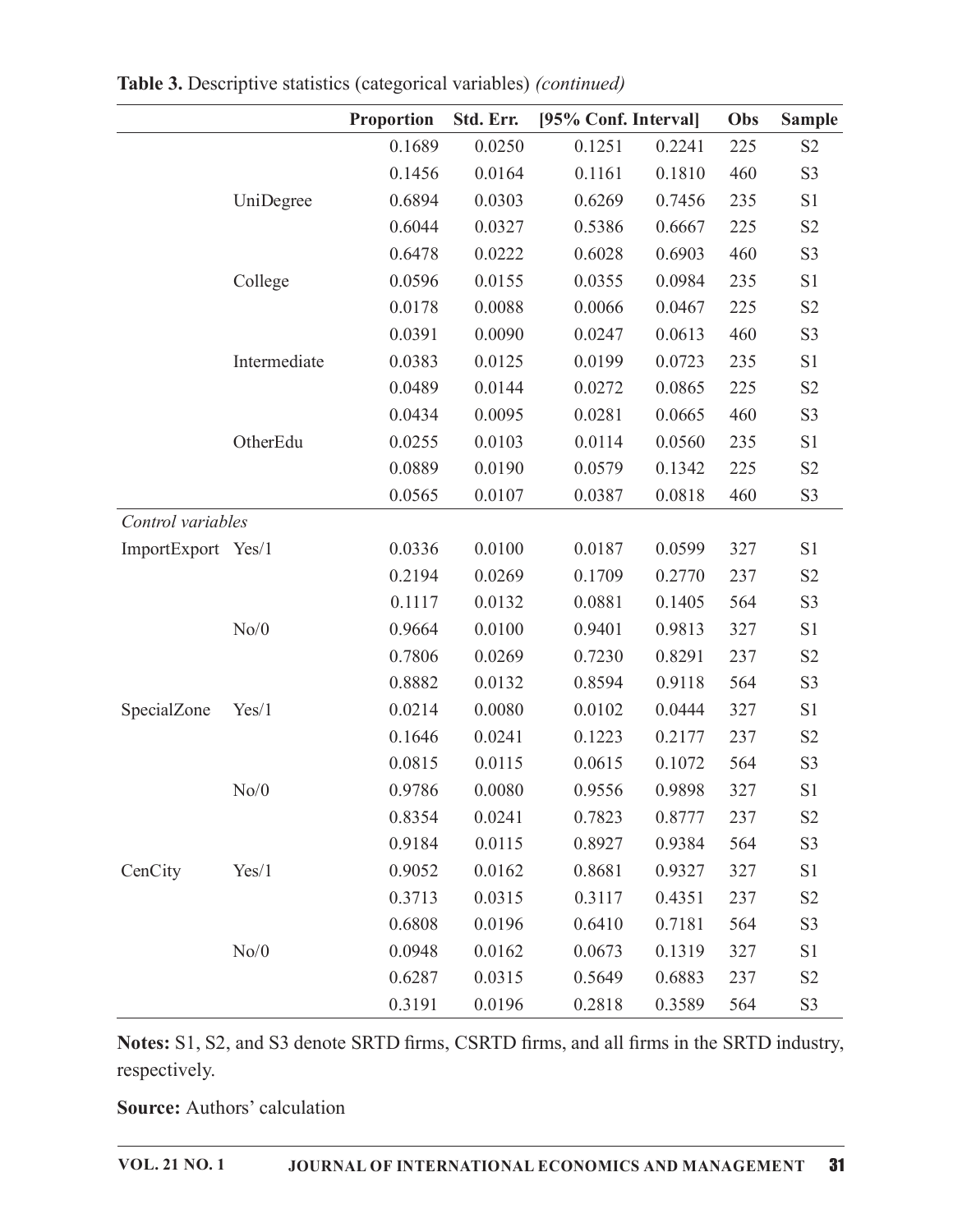Except for ROE, the mean performance of CSRTD firms is higher than that of SRTD Except for ROE, the mean performance of CSRTD firms is higher than that of SRTD firms and the average of all firms in the SRTD industry in terms of *TotalNetSales*,  $log\_TotalNetSales$ , and *AssetTurnover*. This is probably because o CSRTD firms compared with that of STRD firms and the average of all firms in the SRTD industry in terms of total assets and number of employees. The mean age of CEOs of SRTD firms is lower than that of CSRTD firms while the mean age of CEOs of all firms in the SRTD industry is about 46 years old. Male CEOs dominate the industry with 73.69% on average while only  $28.75\%$  of CEOs in SRTD firms and  $21.94\%$  of those in CSRTD firms are female. The similar tendency of more men-led businesses is also witnessed in the study of Anh and Duong (2018) with male-dominated industries in Vietnam including metal, leatherwork, building, chemicals, motor vehicle, electric and electronic ones. The majority of CEOs have got university degrees with  $64.78\%$ ,  $68.94\%$ , and  $60.44\%$  for all firms in the SRTD industry, SRTD firms, and CSRTD firms, respectively. Only a small number of CEOs have got a doctoral degree. About 14.5% of them have got master's degrees in the industry while CSRTD firms have more CEOs with master's degrees than SRTD firms. Generally,  $CEOs$  in this industry have high education with only 13.9% of them have got qualifications below a university degree.

Some firm-specific characters are also revealed such as 21.94% of CSRTD firms having import-export activity in the study year whilst only 3.3% of SRTD firms do have such activity. The rate of firms operating in an industrial zone, manufacturing zone, economic zone, or high-tech zone is 2.14% and 16.46% for SRTDs and CSRTDs, accordingly, in comparison with about  $8\%$  for all firms in the SRTD industry. The location of SRTD firms is mainly in central cities while only 37.13% of CSRTD firms are based in those cities. CSRTD firms are much more mature with mean firm age of about 12.4 years compared with 3.8 years old of SRTD firms and the average firm age in the whole SRTD industry of 7.4 years. The youngest firms in this industry were just established in 2017. The oldest firm is  $62$  years old. The mean leverage of CSRTD firms is higher than that of SRTD firms and the industry as a whole with 1.57, 1.28, and 1.40, respectively. Four antivary of the state of the state of the state of the state of them-specification of the state of firms operating in an industrial zone, manufacturing zone, economic zone, or h-tech zone is 2.14% and 16.46% for SRTD

### 4.2 OLS regression results

Table 4 shows the results of the OLS regressions for the three samples of firms.

coefficient of  $0.0063$  but only significant at the  $10\%$  significance level. It is insignificant in other measures of performance for both CSRTD firms and SRTD industry. This result is not supportive of H1, in which young CEOs are more highly evaluated. This result coincides with the positive tendency among CEO age and Tobin's  $Q$  of firms as in the study of Gottesman with about 8% for all firms in the SRTD industry. The location of SRTD firms is mainly in central clies while only 37.13% of CSRTD firms are based in those cities. CSRTD firms are much more mature with mean firm age of ab return on assets (ROA). Higher age may support CEOs due to their on-the-job maturity and hands-on experience accumulated through their tenure in the firms. In this case, however, the impact is weak with the level of significance at only 10%.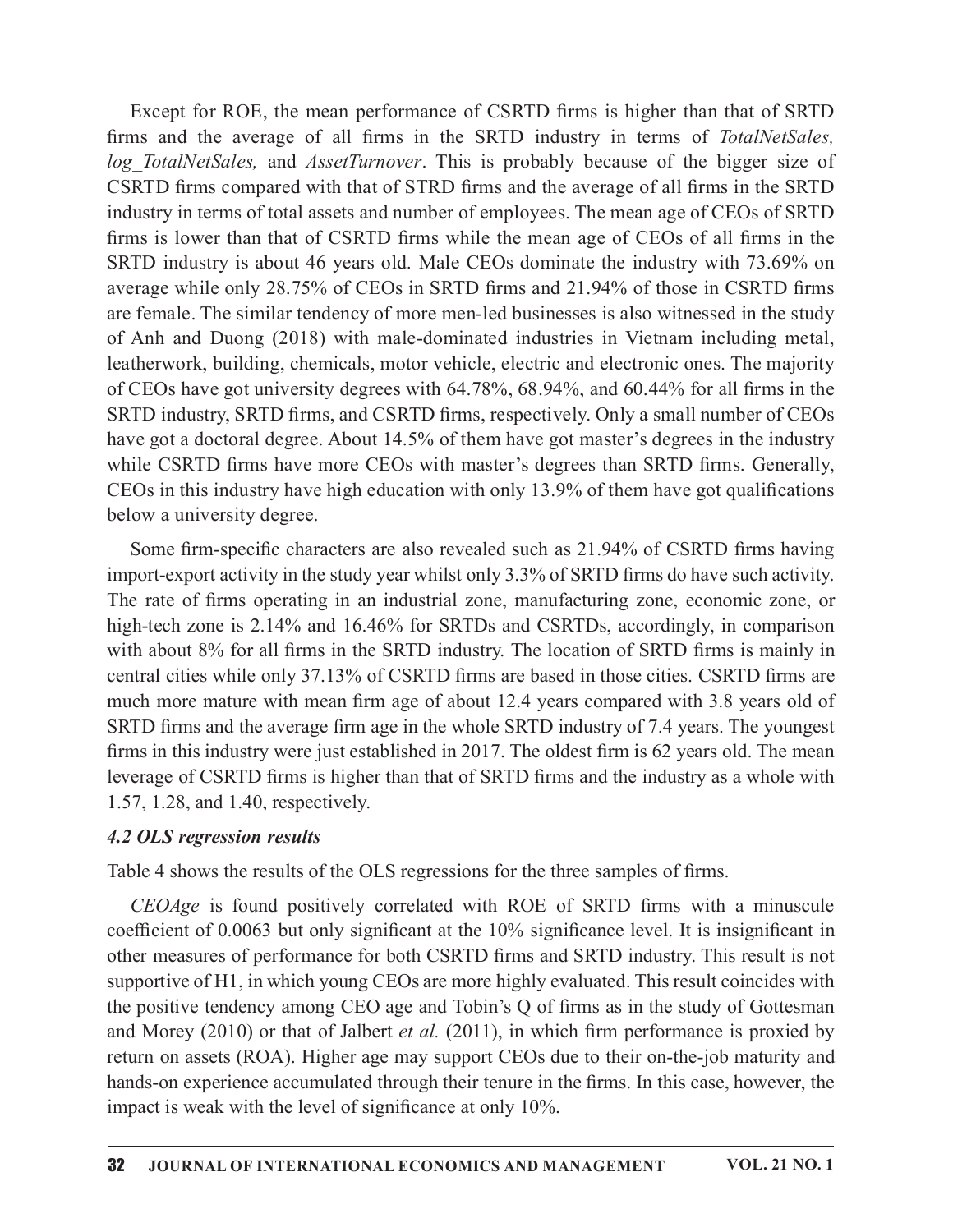| CEOAge            |                         | <b>SRTD</b> firms     |                       |                       |             | <b>CSRTD</b> firms |                       |               |             | <b>SRTD</b> Industry   |              |             |
|-------------------|-------------------------|-----------------------|-----------------------|-----------------------|-------------|--------------------|-----------------------|---------------|-------------|------------------------|--------------|-------------|
|                   | TNS                     | <b>ROE</b>            | A.T.                  | $log\_TNS$            | <b>TNS</b>  | <b>ROE</b>         | A.T.                  | $\log\_TNS$   | TNS         | <b>ROE</b>             | AT.          | $\log\_TNS$ |
|                   | 561.6845                | $0.0063$ <sup>*</sup> | $-0.0041$             | 0.0019                | 899.78      | $-0.0012$          | $-0.0065$             | $-0.0088$     | $-1178.239$ | 0.0014                 | $-0.0039$    |             |
|                   | (941.3961)              | (0.0037)              | (0.0084)              | (0.0121)              | (3659.642)  | (0.0022)           | (0.0048)              | (0.0068)      | (1728.707)  | (0.0016)               | (0.0043)     | (0.0064)    |
| CEOGender_Male    | $-38042.3$ <sup>*</sup> | 0.0679                | $-0.4917***$          | $-0.1703$             | $-72575.36$ | 0.0231             | $0.2408*$             | 0.1492        | 42753.51    | 0.0408                 | $-0.0447$    | $-0.0202$   |
|                   | (20125.43)              | (0.0803)              | (0.1807)              | (0.2604)              | (98051.32)  | (0.0481)           | (0.1274)              | (0.1786)      | (40312.6)   | (0.0468)               | (0.108)      | (0.1434)    |
| Doctor            | $-23922.22$             | $-0.1042$             | $-0.2589$             | $-1.2138***$          | $-131551.2$ | $-0.064$           | 0.1212                | 0.1163        | 48855.86    | $-0.1106$ <sup>*</sup> | $-0.0603$    | $-0.4921$   |
|                   | (30967.28)              | (0.1235)              | (0.2781)              | (0.4007)              | (127814.3)  | (0.0508)           | (0.1949)              | (0.2735)      | (61441.67)  | (0.0643)               | (0.1684)     | (0.3506)    |
| Master            | $-29102.41$             | 0.055                 | $-0.0432$             | 0.2078                | $-124825$   | 0.0202             | 0.2147                | $0.4509**$    | $-55821.41$ | 0.0107                 | 0.1258       | $0.3194*$   |
|                   | (28058.2)               | (0.1119)              | (0.252)               | (0.363)               | (87012.97)  | (0.0613)           | (0.1314)              | (0.1841)      | (45302.55)  | (0.0672)               | (0.123)      | (0.1722)    |
| College           | 3866.473                | 0.0543                | $-0.0324$             | 0.5313                | $-67068.93$ | $-0.5711$          | 0.4886                | 0.6558        | 18772.46    | $-0.1545$              | $-0.2166$    | 0.1618      |
|                   | (43985.14)              | (0.1755)              | (0.3951)              | (0.5692)              | (316083.1)  | (0.4555)           | (0.6306)              | (0.9114)      | (121067)    | (0.1)                  | (0.3296)     | (0.2769)    |
| Intermediate      | 3925.219                | 0.0947                | $1.2958$ <sup>*</sup> | 0.5212                | -98011.32   | 0.0049             | $-0.04$               | 0.3362        | $-79239.4$  | 0.0015                 | 0.1138       | 0.3033      |
|                   | (83333.88)              | (0.3325)              | (0.7485)              | (1.0784)              | (290083.9)  | (0.0574)           | (0.2371)              | (0.332)       | (148118.7)  | (0.0437)               | (0.2416)     | (0.2961)    |
| OtherEdu          | $-36192.17$             | 0.1304                | $-1.1775$             | $-0.064$              | $-138084.9$ | $-0.005$           | 0.0068                | $-0.0085$     | -119899     | 0.0203                 | $-0.0658$    | 0.0094      |
|                   | (82243.47)              | (0.3282)              | (0.7387)              | (1.0642)              | (175043.4)  | (0.0751)           | (0.1812)              | (0.2594)      | (103977.8)  | (0.0736)               | (0.1886)     | (0.2459)    |
| FirmAge           | 2591.15                 | 0.0075                | 0.007                 | 0.0583                | 7603.944*   | 0.0004             | 0.0052                | $33*$<br>0.01 | 8735.779*** | 0.0005                 | 0.0015       | $0.0108*$   |
|                   | (2657.776)              | (0.0106)              | (0.0238)              | (0.0343)              | (3920.147)  | (0.0021)           | (0.0051)              | (0.0071)      | (2359.816)  | (0.0018)               | (0.0053)     | (0.0061)    |
| Leverage          | 5925.225                | $-0.0389**$           | $-0.0384$             | $-0.057$              | 700.1318    | $-0.0125***$       | 0.0052                | $0.0288***$   | 1967.429    | $-0.0114$              | $-0.0027$    | $0.0195***$ |
|                   | (3141.15)               | (0.0125)              | (0.0282)              | (0.0406)              | (6392.009)  | (0.0041)           | (0.0057)              | (0.0086)      | (3874.369)  | (0.0041)               | (0.005)      | (0.0038)    |
| log_AvTotalAssets | 27888.54***             | $-0.0373$             | $-0.454***$           | $0.473***$            | 61988.74    | $-0.0179$          | $-0.2701***$          | $0.4462***$   | 30662.37    | $-0.0144$              | $-0.3471***$ | $0.5071***$ |
|                   | (8988.699)              | (0.0358)              | (0.0807)              | (0.1163)              | (44176.09)  | (0.0404)           | (0.0592)              | (0.084)       | (18633.84)  | (0.0263)               | (0.0491)     | (0.0869)    |
| $log_2$ Tax       | 13674.18**              | $0.089***$            | $0.2381***$           | $0.4815***$           | 59011.44"   | 0.0116             | $0.1376***$           | $0.2823***$   | 27877.71**  | $0.0331***$            | $0.1918***$  | $0.3605***$ |
|                   | (5493.474)              | 0.0219                | (0.0493)              | (0.071)               | (26207.67)  | (0.0135)           | (0.0289)              | (0.0405)      | (10962.17)  | (0.0135)               | (0.026)      | (0.0424)    |
| log_LabourSize    | $-19132.55$             | $-0.0469$             | $0.3852*$             | $0.3059$ <sup>*</sup> | 20742.82    | 0.0214             | $0.2052$ <sup>*</sup> | $0.3508**$    | 1026.17     | 0.0054                 | $0.2522$ **  | $0.3218***$ |
|                   | (12324.55)              | (16 <sub>10</sub> )   | (0.1107)              | (0.1594)              | (41023.36)  | (0.0222)           | (0.0588)              | (0.0827)      | (21607.26)  | (0.0222)               | (0.0544)     | (0.0777)    |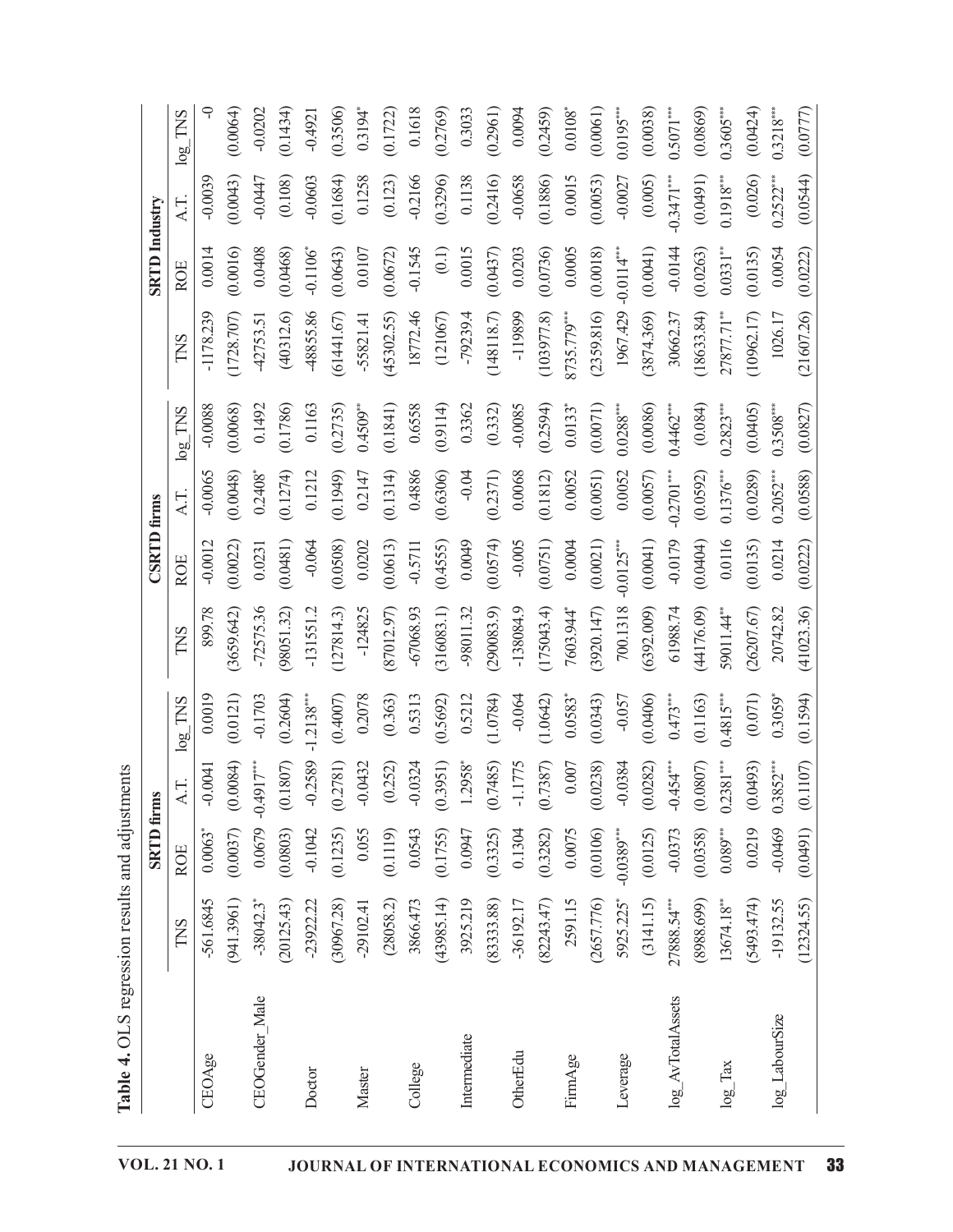| l<br>i<br>!                          |
|--------------------------------------|
| į                                    |
|                                      |
| てん からなつ スキーこうりき きょうこうりきろうき<br>j<br>۱ |
| C<br>C<br>C                          |
| ו<br>ן                               |
| Ĭ.<br>l                              |

| (52680.23)<br>-51878.77<br>TNS<br>ImportExport      |        | <b>SRTD</b> firms |                             |           |             | <b>CSRTD</b> firms     |               |                         |                          | <b>SRTD</b> Industry |           |             |
|-----------------------------------------------------|--------|-------------------|-----------------------------|-----------|-------------|------------------------|---------------|-------------------------|--------------------------|----------------------|-----------|-------------|
|                                                     | ROE    |                   | A.T.                        | $log$ TNS | TNS         | <b>ROE</b>             | AT.           | TNS<br>log <sub>o</sub> | TNS                      | ROE                  | AT.       | $log$ TNS   |
|                                                     |        | $-0.1361$         | $-0.0715$                   | 0.0037    | $-169538.5$ | 0.1797                 | 0.0409        | 0.2134                  | $-111987.9$ <sup>*</sup> | 0.1544               | 0.0623    | 0.1653      |
|                                                     |        | (0.2102)          | (0.4732)                    | (0.6817)  | (96960.53)  | (0.1109)               | (0.1299)      | (0.1819)                | (59411.29)               | (0.0975)             | (0.1328)  | (0.1759)    |
| 66225.83<br>SpecialZone                             |        | 0.0241            | $1.5875**$                  | 0.9103    | $-33751.54$ | $-0.1247$ **           | -0.0587       | $-0.0693$               | $-18406.88$              | $-0.1067**$          | 0.0668    | 0.0795      |
| (66990.94)                                          |        | (0.2673)          | (0.6017)                    | (0.8669)  | (120920.1)  | (0.0544)               | (0.1354)      | (0.1896)                | (76675.35)               | (0.0529)             | (0.1424)  | (0.1864)    |
| $-71309.47$<br>CenCity                              |        | 0.0213            | 0.2635                      | 0.2569    | $\circ$     | 0.0519                 | $-0.2388$ **  | $-0.1533$               | $\circ$                  | $-0.0058$            | $-0.1339$ | $-0.1964$   |
| (36460.71)                                          |        | (0.1455)          | (0.3275)                    | (0.4718)  | (omitted)   | (0.0596)               | (0.109)       | 1533)<br>$\ddot{\circ}$ | (omitted)                | (0.0415)             | (0.1009)  | (0.151)     |
| 6069.002<br>log_FixedAssets                         |        | 0.0126            | $-0.0011$                   | $-0.0795$ | $-39102.38$ | $-0.0104$              | $-0.0294$     | $-0.0325$               | $-1035.76$               | $-0.0114$            | $-0.0313$ | $-0.0871$   |
| (5633.266)                                          |        | (0.0224)          | (0.0506)                    | (0.0728)  | (31172.13)  | (0.0188)               | (0.0393)      | (0.0553)                | (11828.07)               | (0.0125)             | (0.0316)  | (0.0581)    |
| $-169642.1***$<br>$\frac{\text{cons}}{\text{cons}}$ |        | $-0.3323$         | $3.2626***$                 | 0.9822    | $-635078**$ | 0.2424                 | $2.4683***$   | $2.4557***$             | $-324550.8***$           | $-0.0025$            | 2.9756*** | $1.7281***$ |
| (76465.51)                                          |        | (0.3051)          | (0.6868)                    | (0.9895)  | 279184.6    | (0.3405)               | (0.4262)      | (0.6044)                | (122455.4)               | (0.2138)             | (0.3602)  | (0.6029)    |
| 0.4967                                              |        | 0.3948            | 0.6827                      | 0.8524    | 0.5108      | 0.2171                 | 0.343         | 0.8593                  | 0.437                    | 0.1973               | 0.3809    | 0.8638      |
| Adjusted R <sup>2</sup>                             | 0.3689 | 0.241             | 0.6922                      | 0.815     | 0.3611      |                        | 0.2804        | 0.8459                  | 0.3678                   |                      | 0.3409    |             |
| 0.0001<br>f-statistic                               |        | 0.0041            | 0.0000                      | 0.0000    | 0.0006      | 0.0177                 | 0.0000        | 0.0000                  | $\circ$                  | 0.0003               | 0.0000    | 0.0000      |
| No. of Observations                                 | 80     | 80                | 80                          | 80        | 65          | 185                    | 185           | 184                     | 138                      | 265                  | 265       | 264         |
| Mean VIF                                            | 1.7    | 1.7               | 1.7                         | 1.7       | 2.1         | $\mathcal{L}$          | $\mathcal{L}$ | 2.03                    | 1.87                     | 1.93                 | 1.93      | 1.94        |
| 0.2968<br>White's test - $Pro>chi^2$                |        | 0.2973            | 0.3797                      | 0.3293    |             |                        | 0.1646        | 0.0787                  |                          |                      | 0.6843    |             |
|                                                     | 0.0000 |                   | 1.00E-32 9.00E-140 9.90E-05 |           | ł,          | $\mathord{\downarrow}$ | 2.60E-34      | 0.1652                  |                          |                      | 4.00E-172 |             |

s test - Pro<br>
Sera Test<br>
S: \*\*\* in<br>
(for Tota<br>
Illowing<br>
NRTD fire<br>
RTD fire<br>
e: Authoo  $\sim$   $\frac{1}{\mu}$  0.2988 0.2973 0.3797 0.3293  $\sim$   $\sim$  0.1646 0.0787  $\sim$   $\sim$  0.6843  $\sim$   $\mu$ <br>  $\mu$  0.0000 1.00E-32 9.00E-140 9.90E-45  $\sim$   $\sim$  2.60E-34 0.1625  $\sim$  0.1627  $\sim$   $\sim$  4.00E-172<br>
dicates p < 0.01; \*\* indic  $\frac{Jarg}{JSE}$  is the set of  $\frac{1}{2}$ XH%HUD 7HVWB3UR 06-32 900E-140 9.90E-05  $-$  2.60E-34 0.1652  $-$  4.00E-712  $+$  didentes  $p < 0.10$ , Abbeviations for measures of furn performance include for *Asset Turnover*); log\_TNS (for *log\_TotalNetSales*). Standar Notes: \*\*\* indicates<br>TNS (for *TotalNetSc*<br>the following cases i<br>due to violations of h<br>of CSRTD firms and<br>Source: Authors' estin<br>Source: Authors' estin e de la contradición de la contradición de la contradición de la contradición de la contradición de la contrad<br>En la contradición de la contradición de la contradición de la contradición de la contradición de la contradic < 0.01; \*\* indicates<br>s), A.T. (for *Asset 1*<br>which robust standa<br>noskedasticity assum<br>RTD Industry as rob<br>e.  $\mathsf{P} \times \mathsf{P} \times \mathsf{P}$  $(0.05,$ <br>  $(2.0000, 0.000)$ <br>  $(0.000, 0.000)$ <br>  $(0.000, 0.000)$ <br>  $(0.000, 0.000)$ \* indicates<br>log\_TNS<br>are applied<br>CLS regres r<br>ard errors r p < 0.10. Abbreviations for measures of firm performance include  $r \log$  *TotalNetSales*). Standard errors in parentheses except for COE of CSRTD firms and ROE and  $\log$  *TNS* of SRTD Industry on. Weighted least squares regre NS (for *TotalNetSales*), A.T. (for<br>ne following cases in which robus<br>ne to violations of homoskedastic<br>f CSRTD firms and SRTD Indust<br>**ource:** Authors' estimate. Asset<br>t stand<br>ty ass<br>y as r Turno<br>ard er<br>imptic<br>bust s ver); log\_TNS (for log\_*TotalNetSales*). St<br>rors are applied: ROE of CSRTD firms an<br>n of OLS regression. Weighted least squar<br>tandard errors regression does not provide andard errors in parentheses<br>d ROE and  $log\_TNS$  of SRT<br>es regression (WLS) is appli<br>significant F statistics of the<br>significant F statistics of the xcept for<br>Industry<br>I for TNS<br>nodel. the following cases in which robust standard errors are applied: ROE of CSRTD firms and ROE and *log. TNS* of SRTD Industry<br>due to violations of homoskedasticity assumption of OLS regression. Weighted least squares regress ficant<br> *i*  $\mathord{\text{I}}$ F statistics of the model.<br>The model of the model of the model of the model of the model of the model of the model of the model of the model of the model of the model of the model of the model of the model of the model of

 $\mathcal{S}$ urce: Authors' estim<br> die ook die stel van die stel van die stel van die stel van die stel van die stel van die stel van die stel va<br>Die stel van die stel van die stel van die stel van die stel van die stel van die stel van die stel van die st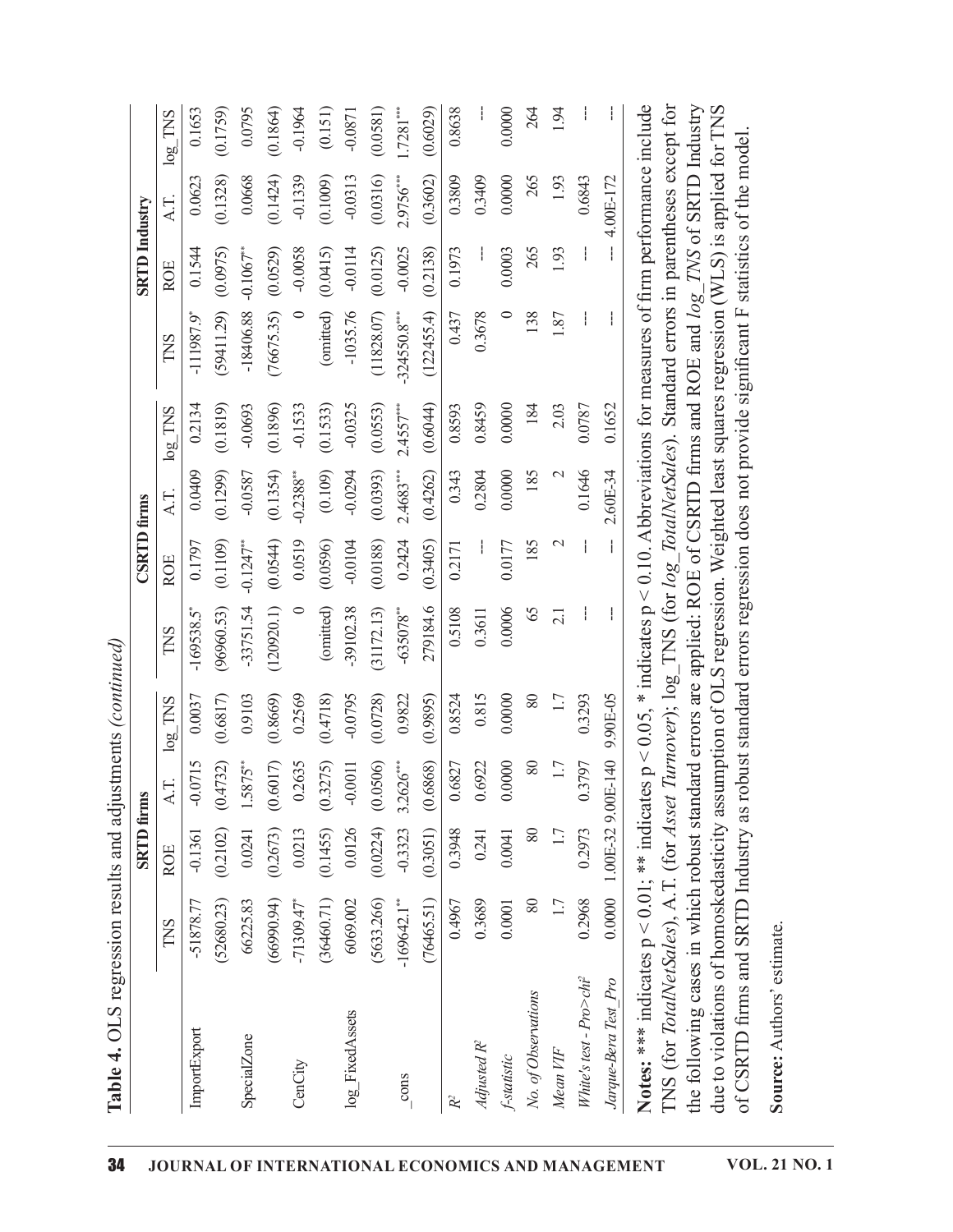Male CEOs of SRTD firms seem to under-perform compared to their female<br>unterparts with negative coefficients for both *TotalNetSales* and *AssetTurnover* while<br>copposite exists with CSRTD firms with a positive coefficient counterparts with negative coefficients for both TotalNetSales and AssetTurnover while the opposite exists with CSRTD firms with a positive coefficient of  $0.2408$  at the 10% level of significance for *AssetTurnover*. This finding supports the proposition of H2 only for SRTD firms where female CEOs are predicted to be more successful. It does not support the CSRTD case. The influence of *CEOGender* is not unearthed for the SRTD industry. The outperformance of SRTD firms' female CEOs might be originated from their gender characters that may encourage a working environment where new idea development is nurtured and knowledge is exchanged with better communication, trust, and more effective usage of resources to achieve better results (Ruiz-Jiménez and Fuentes-Fuentes, 2016).

For CEO education, SRTD firms witness some extraordinary results when compared with H2 such as CEOs with doctor's degrees perform not as well as those with a university degree. There is a negative coefficient of -1.21 for *log TotalNetSales* at the 1% significance level. The CEOs with intermediate degrees outperform those with university degrees with a positive coefficient of 1.29 at the level of  $10\%$  significance. It seems that the doctoral degree does not support CEOs in their firm operations. Though doctor degrees are customarily earned by academia, a lot of doctorates end up with work in the industry. This contrary result coincides with the study of Jalbert et al. (2002) in which CEOs without an undergraduate degree or graduate degree outperform those that have such a degree. Firms with CEOs holding an undergraduate or graduate degree from Ivy League do not perform differently than other firms (Gottesman and Morey, 2010). To explain thisseeming paradox, Hamori and Koyuncu (2015) argue that to be successful or to continue being successful as CEOs in a new organization, new skills and abilities need to be acquired by CEOs to meet the challenges. CEOs of CSRTD firms and all the firms in the SRTD industry with master degrees have better performance than those with a university degree with a coefficient of 0.45 and 0.31 for log TotalNetSales at  $5\%$ and 10% levels of significance, respectively. This finding is in line with previous empirical studies and supports H3. In the literature, it is found that CEOs with university degrees do have better ROE than those without it (Jalbert *et al.*, 2011). The CEOs in the banking industry with better MBA qualifications get higher profitability than non-MBA CEOs (King et al., 2016). In terms of business practices, a master degree seems to support CEOs of CSRTD firms and all firms in the SRTD industry than a doctor degree. Indemia, a lot of doctorates end up with work in the industry. This contrary<br>th the study of Jalbert *et al.* (2002) in which CEOs without an undergraduate degree outperform those that have such a degree. Firms with C<br>der of doctorates end up with work in the industry. This contrary result coincides<br>of Jalbert *et al.* (2002) in which CEOs without an undergraduate degree or<br>e outperform those that have such a degree. Firms with CEOs holdin

All the  $\mathbb{R}^2$  and adjusted  $\mathbb{R}^2$  from OLS regressions are found to be high with highly significant at less than 1% level F statistics, thus, confirming model fitting. The regressions do not encounter severe multicollinearity issues as the mean VIF islow, which is about two or less, and variance homogeneity assumption of OLS regression holds with probabilities under White tests.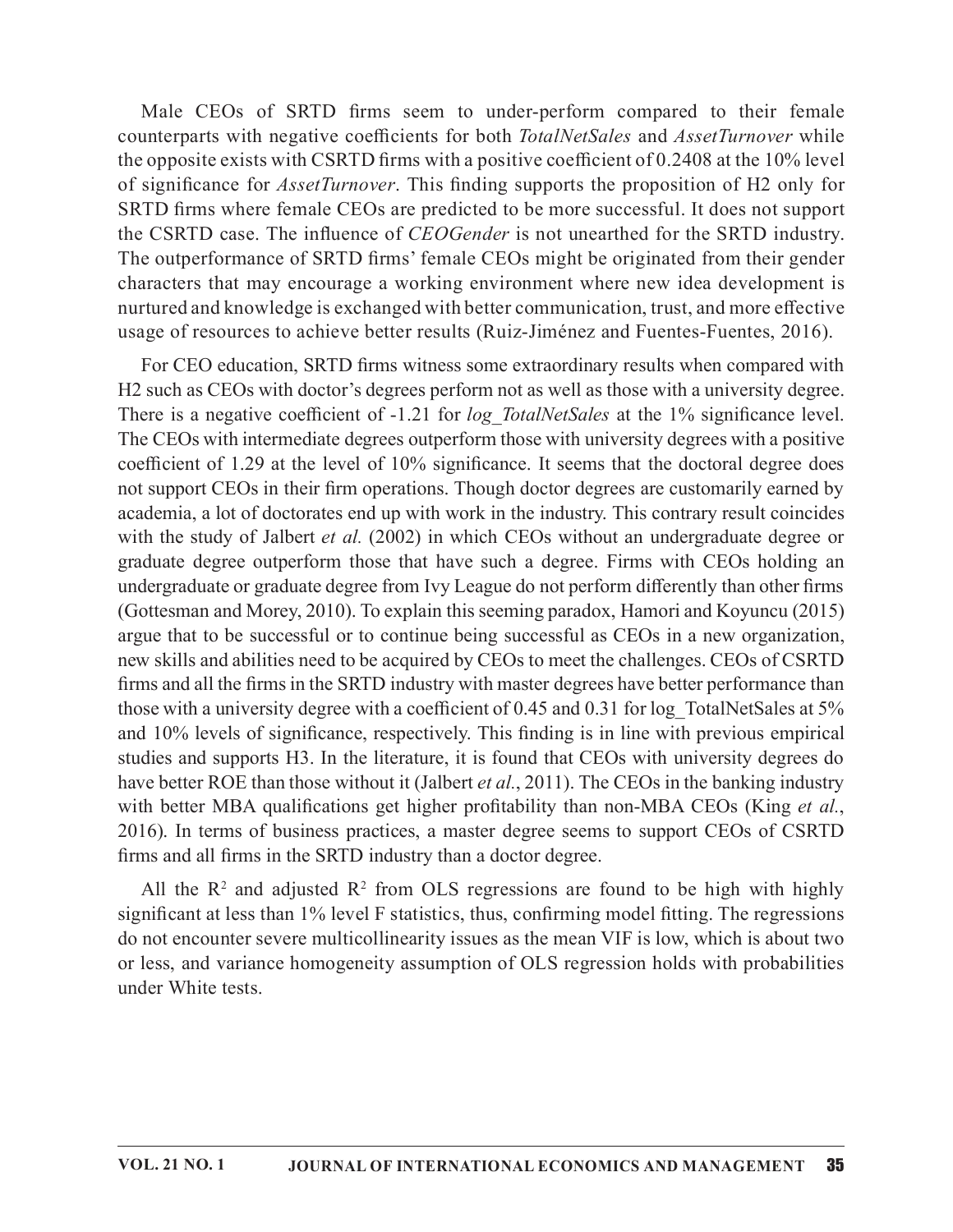| かついま                  |  |
|-----------------------|--|
| MUL<br>$\ddot{\circ}$ |  |
| ה א א ה' ה'           |  |
| t                     |  |

| <b>TOOL</b>        |
|--------------------|
| אסני לכל האסני ה   |
|                    |
| $\frac{1}{2}$<br>֓ |
|                    |
| ֧֛֓֕֜              |
| ٦<br>í             |

|                   |               | <b>SRTD</b> firms     |                        |             |                          | <b>CSRTD</b> firms |              |             |                          | <b>SRTD</b> Industry |              |             |
|-------------------|---------------|-----------------------|------------------------|-------------|--------------------------|--------------------|--------------|-------------|--------------------------|----------------------|--------------|-------------|
|                   | TNS           | <b>ROE</b>            | AT.                    | $Logу$ TNS  | TNS                      | <b>ROE</b>         | A.T.         | $Log\_TNS$  | TNS                      | <b>ROE</b>           | AT.          | $Log$ TNS   |
| CEOAge            | $-6.5624$     | 0.0004                | $-0.0038$              | $-0.006$    | $-541.3571$ <sup>*</sup> | 0.0004             | $-0.0021$    | $-0.0071$   | $-26.149$                | $-0.00004$           | $-0.0006$    | $-0.0039$   |
|                   | (27.9285)     | (0.0012)              | (0.0051)               | (0.0106)    | (317.555)                | (0.0007)           | (0.004)      | (0.007)     | (65.0891)                | (0.0004)             | (0.0031)     | (0.0055)    |
| CEOGender_Male    | $-1299.463**$ | $-0.0324$             | $-0.3741***$           | $-0.1647$   | 12255.46                 | $-0.0065$          | 0.1106       | 0.1935      | $-2261.262$              | 0.008                | $-0.0491$    | 0.0368      |
|                   | (614.1564)    | (0.026)               | $\left( 0.111\right)$  | (0.2271)    | (8360.454)               | (0.0199)           | (0.1055)     | (0.1837)    | (1632.24)                | (0.0109)             | (0.0794)     | (0.1393)    |
| Doctor            | 886.9272      | $-0.0828***$          | $-0.3592**$            | $-0.6695$   | $-114.8915$              | $-0.0406$          | $-0.0925$    | 0.0759      | 3079.588                 | $-0.0106$            | $-0.1779$    | $-0.1612$   |
|                   | (919.179)     | (0.0401)              | (0.1709)               | (0.3494)    | (12786.1)                | (0.0304)           | (0.1613)     | 0.2814      | (2545.069)               | (0.017)              | (0.1238)     | (0.2171)    |
| Master            | 963.7908      | 0.0433                | 0.1537                 | 0.3274      | 12824.49                 | 0.0095             | 0.1454       | $0.3489*$   | 2472.199                 | $0.0313**$           | 0.1107       | 0.2749      |
|                   | (836.5553)    | (0.0363)              | (0.1548)               | (0.3166)    | (8666.77)                | (0.0205)           | (0.1088)     | (0.1894)    | (1867.196)               | (0.0124)             | (0.0904)     | (0.1585)    |
| College           | $-185.9427$   | $0.1021$ <sup>*</sup> | 0.2284                 | 0.34        | 47552.11                 | $\circ$            | 0.455        | 0.5057      | 223.3483                 | 0.0148               | 0.0756       | 0.0745      |
|                   | (1305.953)    | (0.0569)              | (0.2427)               | (0.4963)    | (41391.46)               | (omitted)          | (0.522)      | (0.9377)    | (4982.552)               | (0.0338)             | (0.2422)     | (0.4264)    |
| Intermediate      | 388.3847      | 0.0159                | $2.1236***$            | 0.2623      | $-1466.276$              | $-0.003$           | 0.0207       | 0.26        | $-3065.464$              | 0.0103               | 0.0166       | 0.3131      |
|                   | (2472.208)    | (0.1079)              | (0.4599)               | (0.9404)    | (15552.97)               | (0.037)            | (0.1963)     | (0.3415)    | (3649.696)               | (0.0244)             | (0.1775)     | (0.3114)    |
| OtherEdu          | $-2898.479$   | $-0.0194$             | $-0.7617$ <sup>*</sup> | $-0.4397$   | 6515.101                 | $-0.0125$          | 0.0363       | $-0.0061$   | $-5256.843$ <sup>*</sup> | $-0.0033$            | 0.0175       | $-0.0187$   |
|                   | (2442.166)    | (0.1065)              | (0.4539)               | (0.9281)    | (11897.15)               | (0.0287)           | (0.15)       | (0.2669)    | (2850.114)               | (0.0193)             | (0.1386)     | (0.2496)    |
| FirmAge           | 41.2396       | $0.0113***$           | 0.003                  | $0.0585$ *  | 3243.391***              | $0.0032***$        | 0.0064       | $0.0111$    | 530.9279****             | $0.0023***$          | 0.0048       | 0.009       |
|                   | (78.8469)     | (0.0034)              | (0.0146)               | (0.0299)    | (341.3213)               | (0.0008)           | (0.0042)     | (0.0073)    | (81.3198)                | (0.0005)             | (0.0039)     | (0.0068)    |
| Leverage          | $-29.5631$    | $-0.0396***$          | $-0.0405$ **           | $-0.0693$ * | 360.8385                 | $-0.0197***$       | 0.005        | $0.0272***$ | 60.3226                  | $0.0025***$          | 0.0009       | $0.0219***$ |
|                   | (96.0532)     | (0.004)               | (0.0173)               | (0.0354)    | (380.1563)               | (0.0015)           | (0.0047)     | (0.0089)    | (75.9581)                | (0.001)              | (0.0036)     | (0.0067)    |
| log-AvTotalAssets | 422.7384      | $-0.0199*$            | $-0.259***$            | $0.3626***$ | 3906.268                 | 0.0058             | $-0.2071***$ | $0.5***$    | 1427.94*                 | $-0.0067$            | $-0.2265***$ | $0.4315***$ |
|                   | (273.6769)    | (0.0116)              | (0.0496)               | (0.1014)    | (3929.668)               | (0.0092)           | (0.049)      | 0.0864      | (748.1856)               | (0.0049)             | (0.0361)     | (0.0638)    |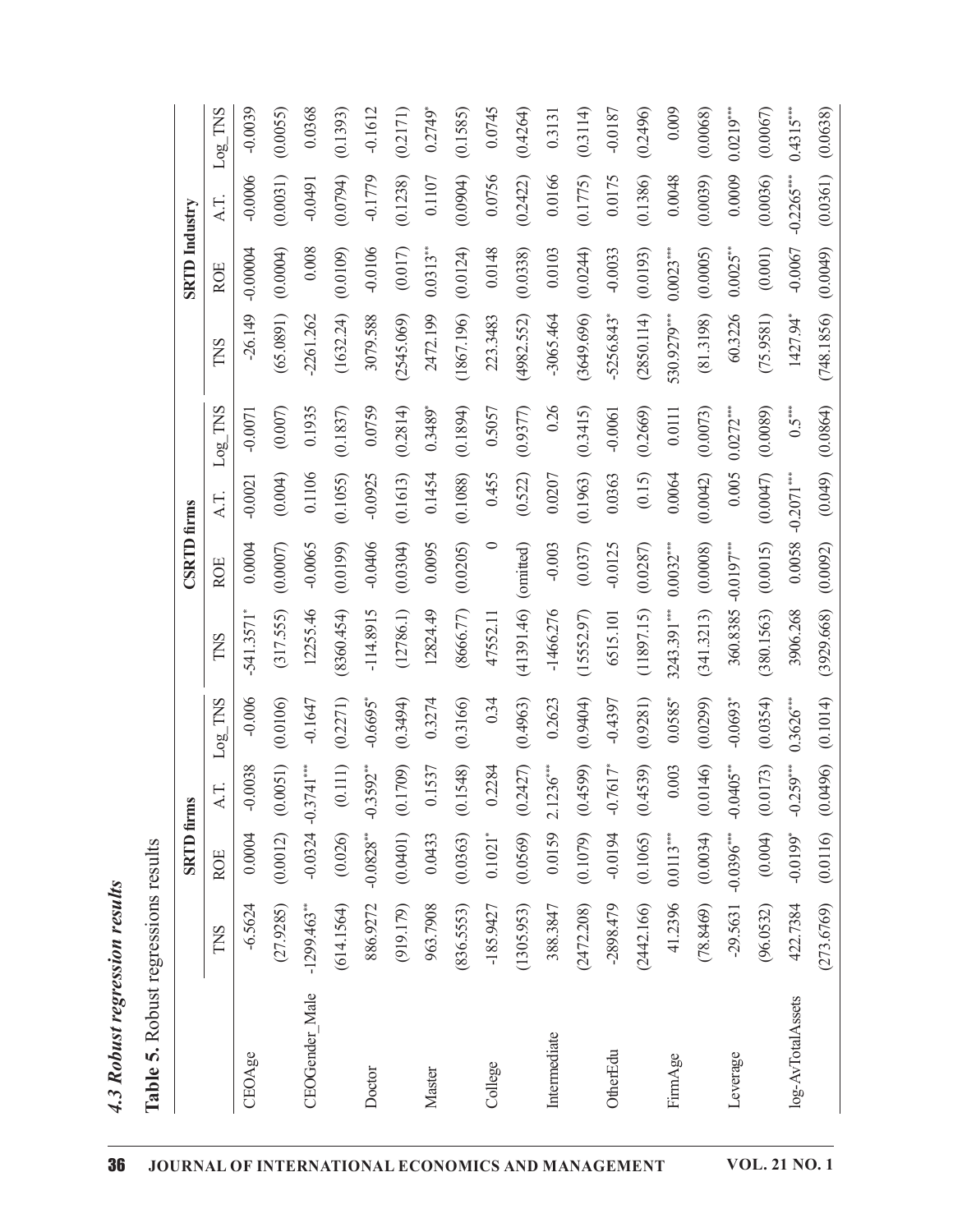|                                   |                           | <b>SRTD</b> firms | Table 5. Robust regressions results (continued) |                   |                | <b>CSRTD</b> firms |             |                          |                          | <b>SRTD</b> Industry |             |             |
|-----------------------------------|---------------------------|-------------------|-------------------------------------------------|-------------------|----------------|--------------------|-------------|--------------------------|--------------------------|----------------------|-------------|-------------|
|                                   | TNS                       | <b>ROE</b>        | A.T.                                            | $Log$ TNS         | TNS            | <b>ROE</b>         | A.T.        | TNS<br>Log               | TNS                      | <b>ROE</b>           | AT.         | $Log$ TNS   |
| $log_{1}Tx$                       | $1009.733***$             | $0.0323***$       | $0.1917***$                                     | $0.3974***$       | 2861.539       | $0.0076^{*}$       | $0.1186***$ | $0.2645***$              | 1217.461***              | $0.0088***$          | $0.1488***$ | $0.3285***$ |
|                                   | (167.5083)                | (0.0071)          | (0.0303)                                        | (0.0619)          | (1920.741)     | (0.0045)           | (0.0239)    | (0.0416)                 | (397.7261)               | (0.0026)             | (0.0191)    | (0.0336)    |
| log_LabourSize                    | 602.3684                  | 0.0022            | $0.1934***$                                     | $0.3875***$       | 15963.74***    | $-0.0029$          | $0.1393***$ | $0.3741***$              | 2020.659**               | 0.0006               | $0.1359***$ | $0.3578***$ |
|                                   | (371.7726)                | (0.0159)          | (0.068)                                         | (0.139)           | (3897.64)      | (0.0091)           | (0.0487)    | (0.0851)                 | (827.3383)               | (0.0055)             | (0.04)      | (0.0703)    |
| ImportExport                      | 39183.49***               | $-0.0292$         | 0.0529                                          | $-0.043$          | 13015.88       | 0.0246             | 0.1229      | 0.2207                   | 15392.83***              | $0.0455***$          | 0.1435      | 0.1912      |
|                                   | (1582.776)                | (0.0682)          | (0.2907)                                        | (0.5944)          | (853.94)       | (0.0203)           | (0.1075)    | (1281<br>(0.1)           | (2008.746)               | (0.0134)             | (0.0976)    | (0.1711)    |
| SpecialZone                       | $-0.2149$                 | $0.1592*$         | $1.6927***$                                     | 1.0049            | 9828.782       | $-0.0196$          | $-0.078$    | $-0.1094$                | $-15.1409$               | $-0.0006$            | $-0.0396$   | $-0.0077$   |
|                                   | (1987.656)                | (0.0867)          | (0.3697)                                        | (0.7559)          | (8941.999)     | (0.0211)           | (0.1121)    | 951)<br>$\overline{0}$ . | (2166.186)               | (0.0143)             | (0.1047)    | (0.1836)    |
| CenCity                           | 416.429                   | $0.1322***$       | $-0.0056$                                       | 0.3711            | $-1176.774$    | 0.0007             | $-0.1187$   | $-0.1709$                | $-2536.766$ <sup>*</sup> | 0.0069               | $-0.0744$   | $-0.1368$   |
|                                   | (1088.967)                | (0.0472)          | (0.2012)                                        | (0.4114)          | (7176.989)     | (0.0172)           | (0.0902)    | 577)<br>$\odot$          | (1528.71)                | (0.0102)             | (0.0742)    | 0.1306      |
| log_FixedAssets                   | 45.3022                   | 0.0006            | $-0.0127$                                       | 0.0169            | $-1110.683$    | 0.0012             | $-0.0315$   | $-0.0848$                | 426.1193                 | $-0.0013$            | $-0.0256$   | $-0.0352$   |
|                                   | (168.1164)                | (0.0072)          | (0.031)                                         | (0.0635)          | (2580.719)     | (0.0061)           | (0.0325)    | (0.0569)                 | (478.0181)               | (0.0032)             | (0.0232)    | (0.0408)    |
| $\frac{\text{cons}}{\text{cons}}$ | $-5088.092$ <sup>**</sup> | $-0.0763$         | $2.2833***$                                     | $1.8757***$       | $-88568.74***$ | -0.0975            | $1.9059***$ | $2.3543***$              | $-17880.12***$           | 0.0011               | $1.9629***$ | $2.3127***$ |
|                                   | (2306.253)                | (0.099)           | (0.422)                                         | (0.8629)          | (28464.3)      | (0.0667)           | (0.3528)    | (0.6219)                 | (5489.976)               | (0.0364)             | (0.2647)    | (0.4685)    |
|                                   | 0.3635                    | 0.1344            | 0.5124                                          | 0.6923            | 0.2144         | 0.0317             | 0.2762      | 0.7339                   | 0.1532                   | 0.1175               | 0.2867      | 0.7309      |
| Prob > F                          | 0.0000                    | 0.0000            | 0.0000                                          | 0.0000            | 0.0000         | 0.0000             | 0.0000      | 0.0000                   | 0.0000                   | 0.0000               | 0.0000      | 0.0000      |
| No. of Observations               | 79                        | 80                | 80                                              | 80                | 184            | 183                | 185         | 184                      | 264                      | 264                  | 265         | 264         |
| Jarque-Bera Test_Pro              | 0.0000                    | 8.40E-97          |                                                 | $0.000007.60E-29$ | 0.0000         | 0.0000             | 2.70E-66    | 0.0081                   | 0.0000                   | $0.00002.00E-288$    |             | 3.20E-38    |

Table 5. Robust regressions results  $(cotained)$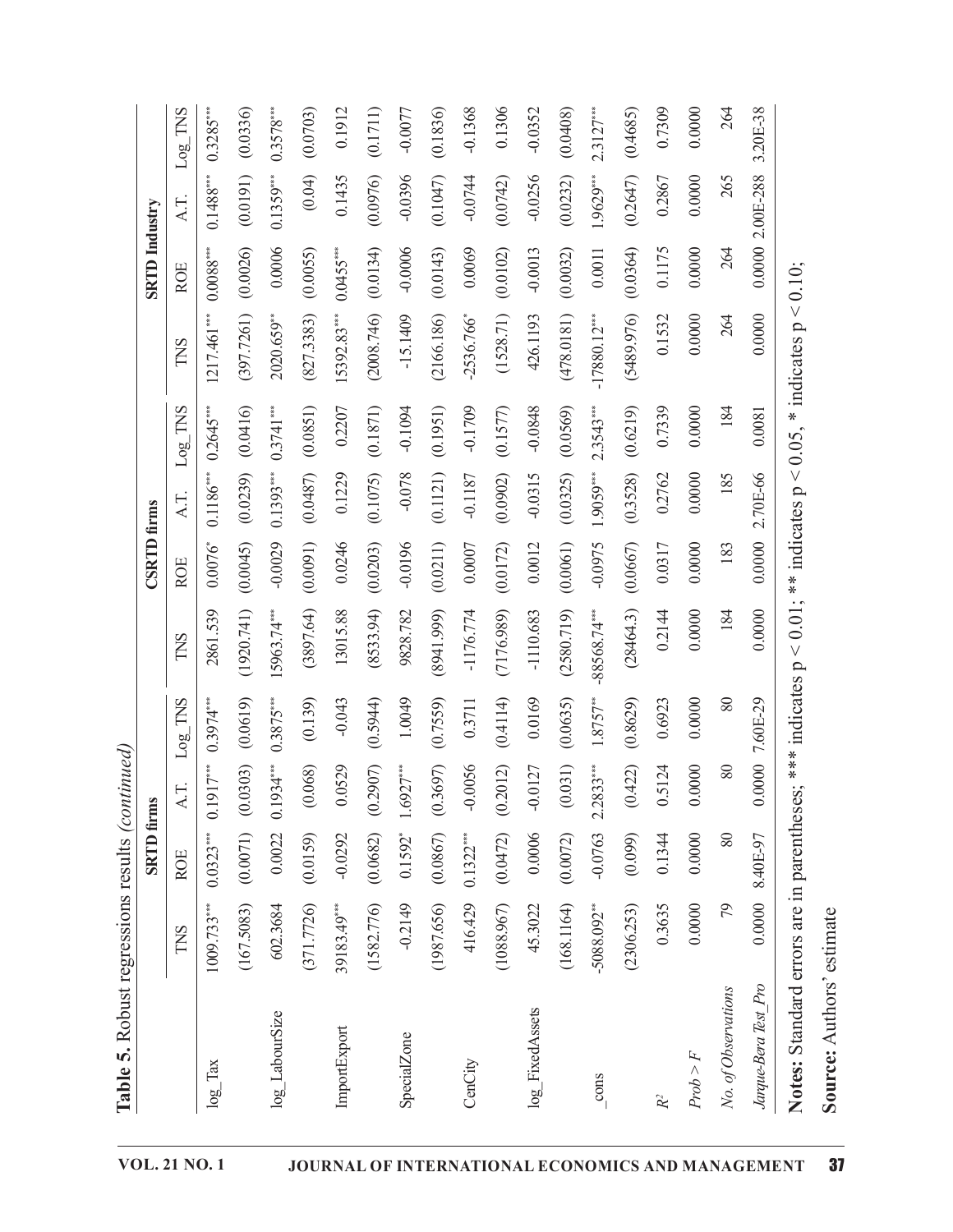Table 5 provides the robust regression results of all three samples in the study.

Under robust regressions,  $CEOAge$  is only significant at a 10% level with a negative coefficient of -541.3571 for *TotalNetSales*, providing weak evidence to support H1. This result suggests that older CEOs underperform younger CEOs. The male CEOs of SRTD firms have consistently lower performance measured by TotalNetSales and AssetTurnover at  $5\%$  and  $1\%$  levels of significance, respectively. This finding lends support to H2 and Table 5 provides the robust regression results of all three samples in the study.<br>Under robust regressions, *CEOAge* is only significant at a 10% level with a negative<br>coefficient of -541.3571 for *TotalNetSales*, providi doctoral degrees have lower performance in ROE, *AssetTurnover*, and *log TotalNetSales* compared to those with university degrees. No significant difference is, however, detected for CSRTD firms and all firms in the SRTD industry. The CEOs of SRTD firms with college and intermediate degrees outperform those with the university regarding ROE at 10% significance level and for *AssetTurnover* at 1% significance level. Nonetheless, the CEOs Table 5 provides the robust regression results of all three samples in the study.<br>
Under robust regressions, *CEOAge* is only significant at a 10% level with a negative<br>
coefficient of -541.3571 for *TotalNetSales*, provi degree at a 10% level of significance. The effect of CEO education on the performance of SRTD firms is, therefore, a mixture compared with the proposition of H3. Under robust regressions, *CEOAge* is only significant at a 10% level with a negative coefficient of -541.3571 for *TotalNetGales*, providing weak evidence to support H1. This result suggests that older CEOs underperform

For CSRTD firms and all firms in the SRTD industry, the CEOs with master degrees higher ROE and *log TotalNetSales* at 5% and 1% significance levels, respectively, than those with a university degree. In the SRTD industry, the CEOs with other educational levels perform not as well as those with university degrees with a coefficient of -5256.84 at a 10% level of significance. The results from robust regressions for SRTD firms reconfirm the OLS results, which are a mixture compared to H3. The results for CSRTD firms and all firms in the SRTD industry show that higher education of CEOs is in line with higher firm performance. This seeming paradox can be explained by the argument of Kitchell (2009) in which CEO education can be categorized into cognitive abilities and functional specialization. The degree that a CEO gets from school is just for higher cognition while running a firm specializing in research and technology may require other capabilities and skills that are more technically oriented.

### 4.4 Robust regression results with interaction terms on CEO characteristics

Table 6 provides robust regression results with interaction terms between CEOAge and  $CEOEdu$ .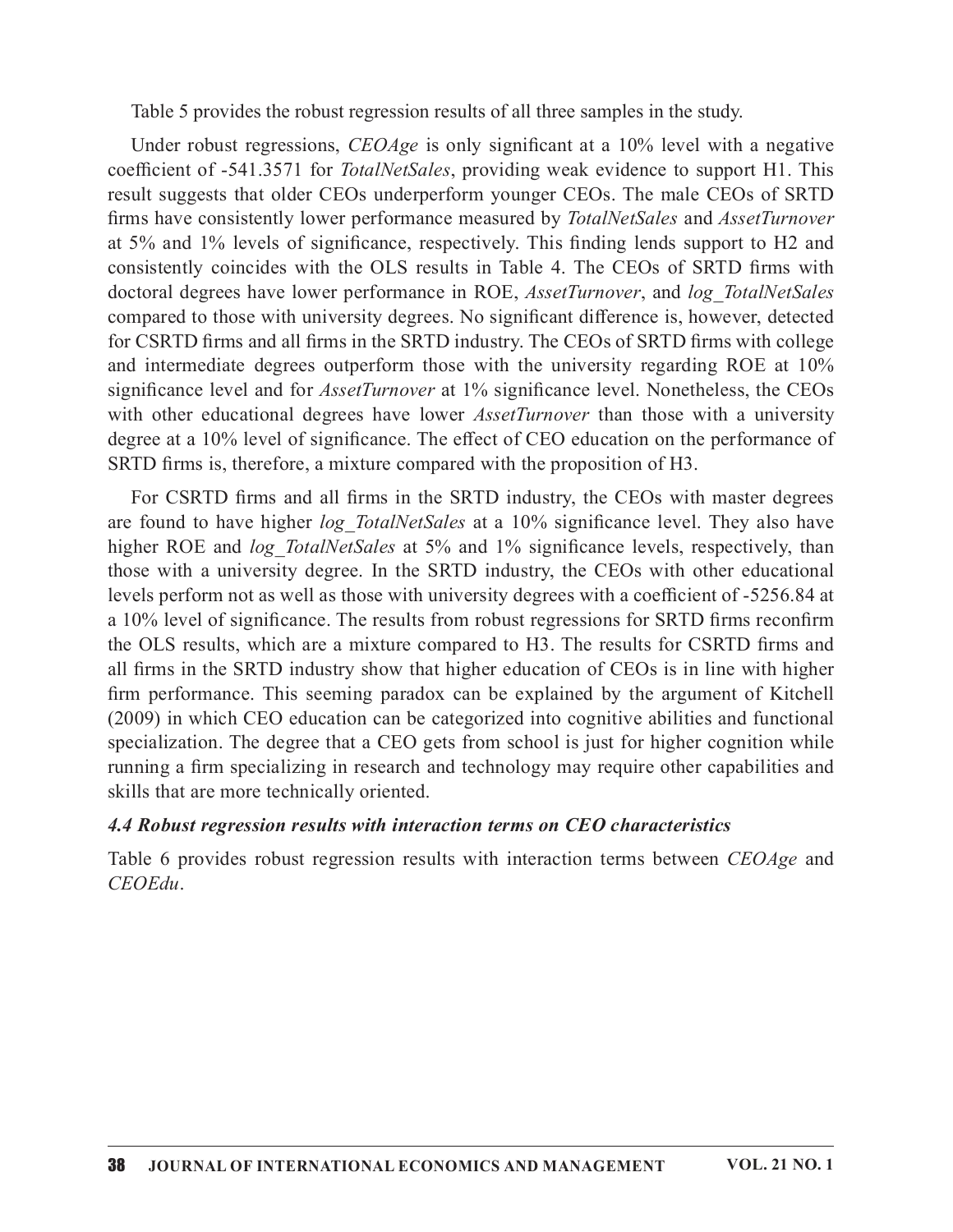| )<br> <br> <br> <br>こしくしくき<br>֧֧֧֧֧֧֧֧֧֛֧֧֧֛֛֖֧֦֧֛֛֚֚֚֚֚֚֚֚֚֚֚֚֚֚֚֚֚֚֚֚֚֚֚֚֝֝֓֝֓֝֟֜֝֓֝֓֝֓֜֜֝֬֜֜֜<br>֧֧֧ׅ֧֧֧֧֚֚֚֚֚֚֚֚֚֚֚֚֚֝֘֩֝֝<br>)<br>・くりく<br>)<br>]) |
|--------------------------------------------------------------------------------------------------------------------------------------------------------|
| l                                                                                                                                                      |
|                                                                                                                                                        |
| $\ddot{\phantom{a}}$                                                                                                                                   |
| うちりょ きりゃすり りそうすきゃ ユキティー じきりゃくこうきょうりきょ<br>)                                                                                                             |
| $\frac{1}{2}$                                                                                                                                          |
|                                                                                                                                                        |
|                                                                                                                                                        |
|                                                                                                                                                        |

|                   |                | <b>SRTD</b> firms       |                        |                        |                          | <b>CSRTD</b> firms |                          |                       |                          | <b>SRTD</b> Industry |              |                       |
|-------------------|----------------|-------------------------|------------------------|------------------------|--------------------------|--------------------|--------------------------|-----------------------|--------------------------|----------------------|--------------|-----------------------|
|                   | TNS            | <b>ROE</b>              | AT.                    | $Log_TNS$              | TNS                      | <b>ROE</b>         | Log <sub>2</sub><br>A.T. | TNS                   | TNS                      | <b>ROE</b>           | AT.          | Log TNS               |
| CEOAge            | $-6.5624$      | 0.0004                  | $-0.0038$              | $-0.006$               | $-541.3571$ <sup>*</sup> | 0.0004             | $-0.0021$                | $-0.0071$             | $-26.149$                | $-0.00004$           | $-0.0006$    | $-0.0039$             |
|                   | (27.9285)      | (0.0012)                | (0.0051)               | (0.0106)               | (317.555)                | (0.0007)           | (0.004)                  | (0.007)               | (65.0891)                | (0.0004)             | (0.0031)     | (0.0055)              |
| CEOGender_Male    | $-1299.463$ ** | $-0.0324$               | $-0.3741***$           | $-0.1647$              | 12255.46                 | $-0.0065$          | 0.1106                   | 0.1935                | $-2261.262$              | 0.008                | $-0.0491$    | 0.0368                |
|                   | (614.1564)     | (0.026)                 | (0.111)                | (0.2271)               | (8360.454)               | (0.0199)           | (0.1055)                 | (0.1837)              | (1632.24)                | (0.0109)             | (0.0794)     | (0.1393)              |
| Doctor            | 886.9272       | $-0.0828$ <sup>**</sup> | $-0.3592$              | $-0.6695$ <sup>*</sup> | $-114.8915$              | $-0.0406$          | $-0.0925$                | 0.0759                | 3079.588                 | $-0.0106$            | $-0.1779$    | $-0.1612$             |
|                   | (919.179)      | (0.0401)                | (0.1709)               | (0.3494)               | (12786.1)                | (0.0304)           | (0.1613)                 | (0.2814)              | (2545.069)               | (0.017)              | (0.1238)     | (0.2171)              |
| Master            | 963.7908       | 0.0433                  | 0.1537                 | 0.3274                 | 12824.49                 | 0.0095             | 0.1454                   | $0.3489$ <sup>*</sup> | 2472.199                 | $0.0313***$          | 0.1107       | $0.2749$ <sup>*</sup> |
|                   | (836.5553)     | (0.0363)                | (0.1548)               | (0.3166)               | (8666.77)                | (0.0205)           | (0.1088)                 | (0.1894)              | (1867.196)               | (0.0124)             | (0.0904)     | (0.1585)              |
| College           | $-185.9427$    | $0.1021$ <sup>*</sup>   | 0.2284                 | 0.34                   | 47552.11                 | $\circ$            | 0.455                    | 0.5057                | 223.3483                 | 0.0148               | 0.0756       | 0.0745                |
|                   | (1305.953)     | (0.0569)                | (0.2427)               | (0.4963)               | (41391.46)               | (omitted)          | (0.522)                  | (0.9377)              | (4982.552)               | (0.0338)             | (0.2422)     | (0.4264)              |
| Intermediate      | 388.3847       | 0.0159                  | $2.1236***$            | 0.2623                 | $-1466.276$              | $-0.003$           | 0.0207                   | 0.26                  | $-3065.464$              | 0.0103               | 0.0166       | 0.3131                |
|                   | (2472.208)     | (0.1079)                | (0.4599)               | (0.9404)               | (15552.97)               | (0.037)            | (0.1963)                 | (0.3415)              | (3649.696)               | (0.0244)             | (0.1775)     | (0.3114)              |
| OtherEdu          | $-2898.479$    | $-0.0194$               | $-0.7617$ <sup>*</sup> | $-0.4397$              | 6515.101                 | $-0.0125$          | 0.0363                   | $-0.0061$             | $-5256.843$ <sup>*</sup> | $-0.0033$            | 0.0175       | $-0.0187$             |
|                   | (2442.166)     | (0.1065)                | (0.4539)               | (0.9281)               | (11897.15)               | (0.0287)           | (0.15)                   | (0.2669)              | (2850.114)               | (0.0193)             | (0.1386)     | (0.2496)              |
| FirmAge           | 41.2396        | $0.0113***$             | 0.003                  | $0.0585$ <sup>*</sup>  | 3243.391***              | $0.0032***$        | 0.0064                   | 0.0111                | 530.9279***              | $0.0023***$          | 0.0048       | 0.009                 |
|                   | (78.8469)      | (0.0034)                | (0.0146)               | (0.0299)               | (341.3213)               | (0.0008)           | (0.0042)                 | (0.0073)              | (81.3198)                | (0.0005)             | (0.0039)     | (0.0068)              |
| Leverage          | $-29.5631$     | $-0.0396***$            | $-0.0405$ **           | $-0.0693$ *            | 360.8385                 | $-0.0197***$       | 0.005                    | $0.0272***$           | 60.3226                  | $0.0025***$          | 0.0009       | $0.0219***$           |
|                   | (96.0532)      | (0.004)                 | (0.0173)               | (0.0354)               | (380.1563)               | (0.0015)           | (0.0047)                 | (0.0089)              | (75.9581)                | (0.001)              | (0.0036)     | (0.0067)              |
| log-AvTotalAssets | 422.7384       | $-0.0199$ <sup>*</sup>  | $-0.259***$            | $0.3626***$            | 3906.268                 | 0.0058             | $-0.2071***$             | $0.5***$              | 1427.94*                 | $-0.0067$            | $-0.2265***$ | $0.4315***$           |
|                   | (273.6769)     | (0.0116)                | (0.0496)               | (0.1014)               | (3929.668)               | (0.0092)           | (0.049)                  | (0.0864)              | (748.1856)               | (0.0049)             | (0.0361)     | (0.0638)              |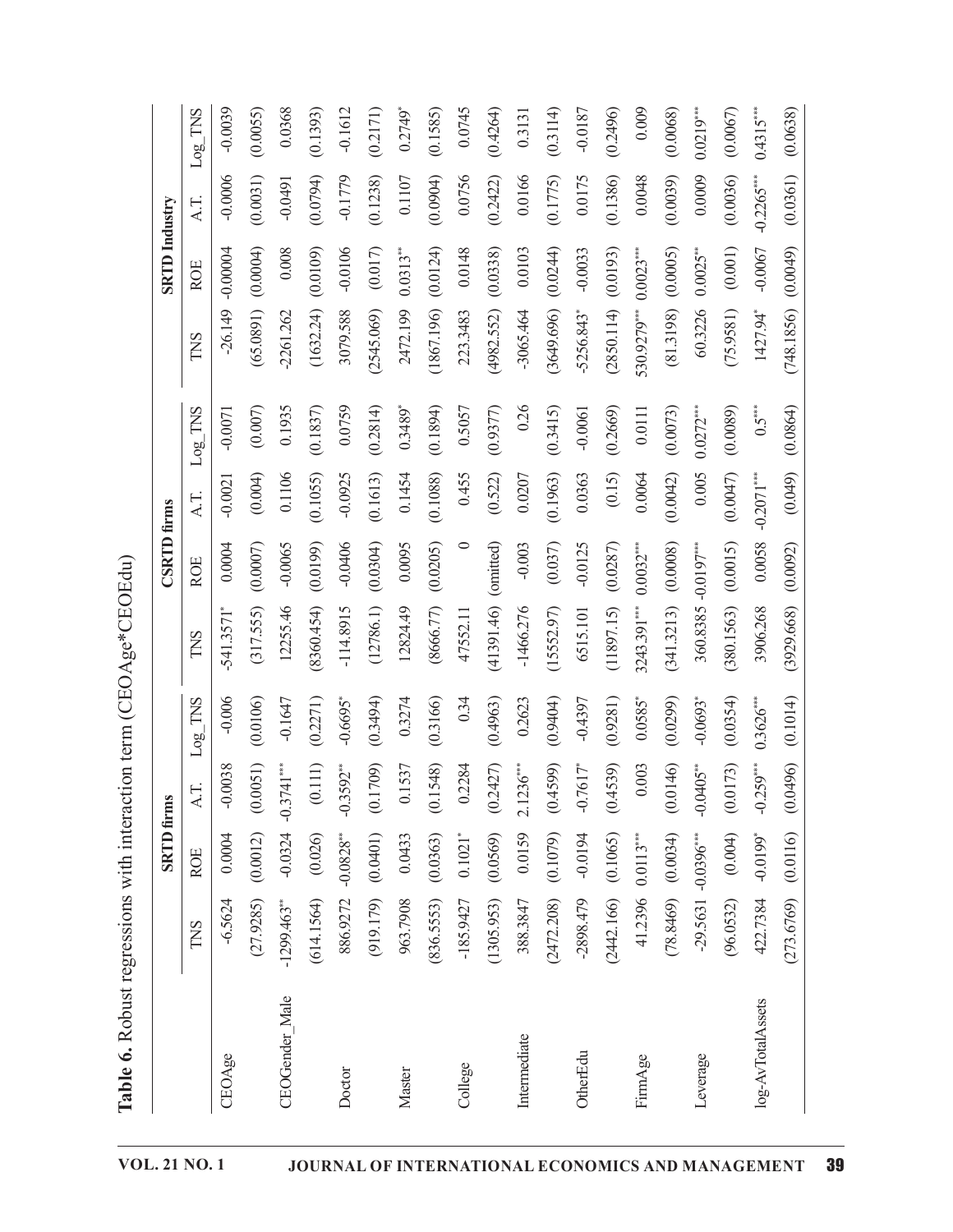Table 6. Robust regressions with interaction term (CEOAge\*CEOEdu) (continued)

|                      |                           | <b>SRTD</b> firms     |             |                   |                | <b>CSRTD</b> firms |                         |                            |                          | <b>SRTD</b> Industry |             |             |
|----------------------|---------------------------|-----------------------|-------------|-------------------|----------------|--------------------|-------------------------|----------------------------|--------------------------|----------------------|-------------|-------------|
|                      | TNS                       | <b>ROE</b>            | A.T.        | $Log_TNS$         | TNS            | <b>ROE</b>         | AT.                     | TNS<br>Log <sub>2</sub>    | TNS                      | <b>ROE</b>           | AT.         | $Log$ TNS   |
| $log_{1}x$           | $1009.733***$             | $0.0323***$           | $0.1917***$ | $0.3974***$       | 2861.539       | $0.0076^{*}$       | $0.1186^{\ast\ast\ast}$ | $0.2645***$                | 1217.461*** 0.0088***    |                      | $0.1488***$ | $0.3285***$ |
|                      | (167.5083)                | (0.0071)              | (0.0303)    | (0.0619)          | (1920.741)     | (0.0045)           | (0.0239)                | (0.0416)                   | (397.7261)               | (0.0026)             | (0.0191)    | (0.0336)    |
| $log$ LabourSize     | 602.3684                  | 0.0022                | $0.1934***$ | $0.3875***$       | 15963.74***    | $-0.0029$          | $0.1393***$             | $0.3741***$                | 2020.659**               | 0.0006               | $0.1359***$ | $0.3578***$ |
|                      | (371.7726)                | (0.0159)              | (0.068)     | (0.139)           | (3897.64)      | (0.0091)           | (0.0487)                | (0.0851)                   | (827.3383)               | (0.0055)             | (0.04)      | (0.0703)    |
| ImportExport         | 39183.49***               | $-0.0292$             | 0.0529      | $-0.043$          | 13015.88       | 0.0246             | 0.1229                  | 0.2207                     | 15392.83***              | $0.0455***$          | 0.1435      | 0.1912      |
|                      | (1582.776)                | (0.0682)              | (0.2907)    | (0.5944)          | (8533.94)      | (0.0203)           | (0.1075)                | 871)<br>$\overline{0}$ .   | (2008.746)               | (0.0134)             | (0.0976)    | (0.1711)    |
| SpecialZone          | $-0.2149$                 | $0.1592$ <sup>*</sup> | $1.6927***$ | 1.0049            | 9828.782       | $-0.0196$          | $-0.078$                | $-0.1094$                  | $-15.1409$               | $-0.0006$            | $-0.0396$   | $-0.0077$   |
|                      | (1987.656)                | (0.0867)              | (0.3697)    | (0.7559)          | (8941.999)     | (0.0211)           | (0.1121)                | 951)<br>$\overline{6}$     | (2166.186)               | (0.0143)             | (0.1047)    | (0.1836)    |
| CenCity              | 416.429                   | $0.1322***$           | $-0.0056$   | 0.3711            | $-1176.774$    | $0.0007$           | $-0.1187$               | 1709<br>$\dot{\mathsf{q}}$ | $-2536.766$ <sup>*</sup> | 0.0069               | $-0.0744$   | $-0.1368$   |
|                      | (1088.967)                | (0.0472)              | (0.2012)    | (0.4114)          | (7176.989)     | (0.0172)           | (0.0902)                | 577)<br>$\overline{0}$ .   | (1528.71)                | (0.0102)             | (0.0742)    | 0.1306      |
| log_FixedAssets      | 45.3022                   | 0.0006                | $-0.0127$   | 0.0169            | $-1110.683$    | 0.0012             | $-0.0315$               | $-0.0848$                  | 426.1193                 | $-0.0013$            | $-0.0256$   | $-0.0352$   |
|                      | (168.1164)                | (0.0072)              | (0.031)     | (0.0635)          | (2580.719)     | (0.0061)           | (0.0325)                | (0.0569)                   | (478.0181)               | (0.0032)             | (0.0232)    | (0.0408)    |
| cons                 | $-5088.092$ <sup>**</sup> | $-0.0763$             | $2.2833***$ | $1.8757***$       | $-88568.74***$ | $-0.0975$          | $1.9059***$             | $2.3543***$                | $-17880.12***$           | 0.0011               | 1.9629***   | $2.3127***$ |
|                      | (2306.253)                | (0.099)               | (0.422)     | (0.8629)          | (28464.3)      | (0.0667)           | (0.3528)                | (0.6219)                   | (5489.976)               | (0.0364)             | (0.2647)    | (0.4685)    |
|                      | 0.3635                    | 0.1344                | 0.5124      | 0.6923            | 0.2144         | 0.0317             | 0.2762                  | 0.7339                     | 0.1532                   | 0.1175               | 0.2867      | 0.7309      |
| Prob > F             | 0.0000                    | 0.0000                | 0.0000      | 0.0000            | 0.0000         | 0.0000             | 0.0000                  | 0.0000                     | 0.0000                   | 0.0000               | 0.0000      | 0.0000      |
| No. of Observations  | 79                        | $\rm 80$              | 80          | $80\,$            | 184            | 183                | 185                     | 184                        | 264                      | 264                  | 265         | 264         |
| Jarque-Bera Test Pro |                           | $0.0000$ 8.40E-97     |             | $0.0000$ 7.60E-29 | 0.0000         | 0.0000             | 2.70E-66                | 0.0081                     | 0.0000                   | $0.00002.00E-288$    |             | 3.20E-38    |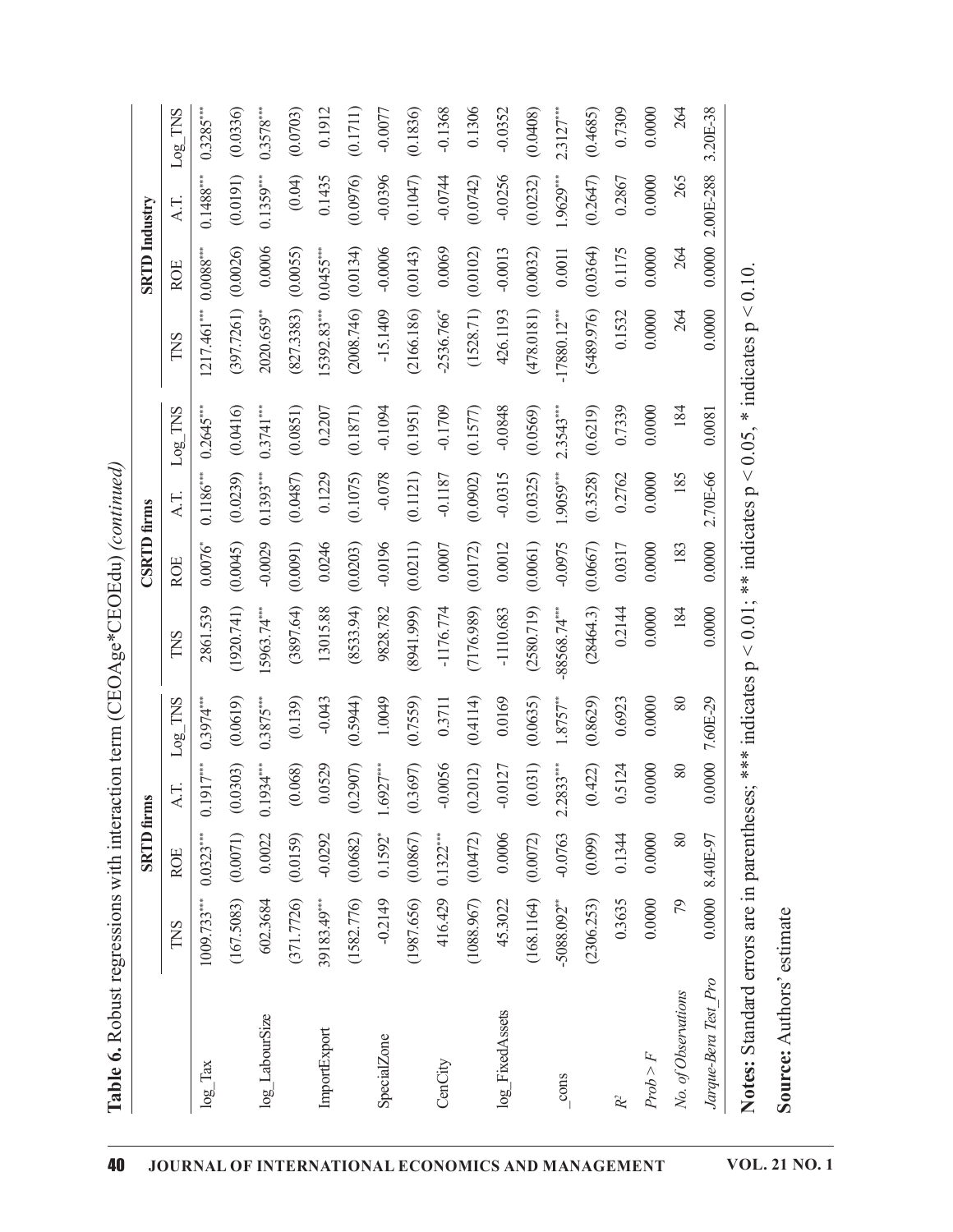As presented in Table 6, CEO age and CEO education do not have any significant As presented in Table 6, *CEO age* and *CEO education* do not have any significant relationship with firm performance whether being measured by *TotalNetSales*, *log\_TotalNetSales*, ROE, or *AssetTurnover* in all firms in As presented in Table 6, *CEO age* and *CEO education* do not have any significant relationship with firm performance whether being measured by *TotalNetSales*, *log\_TotalNetSales*, ROE, or *AssetTurnover* in all firms in firms, CEO age is negatively related to *log TotalNetSales*, which means the older CEOs As presented in Table 6, *CEO age* and *CEO education* do not have any significant relationship with firm performance whether being measured by *TotalNetSales*, *logTotalNetSales*, *log*<sub>*C*</sub> *TotalNetSales*, *ROE*, or As presented in Table 6, *CEO age* and *CEO education* do not have any significant relationship with firm performance whether being measured by *TotalNetSales*, *logTotalNetSales*, ROE, or *AssetTurnover* in all firms in statistically significant at 5% and 1% levels with negative coefficients of -1370.331 and -0.35668, suggesting that male CEOs run firms not as well as their female counterparts. This result supports H2 and consistent with results found from the OLS and robust regressions without the interaction term. As presented in Table 6, *CEO age* and *CEO education* do not have any significant ationship with firm performance whether being measured by *TotalNetSdes*,  $log_{10}$  and  $\kappa_{10}^{2}$  and  $\kappa_{10}^{2}$  and  $\kappa_{10}^{2}$  and As presented in Table 6, *CEO age* and *CEO education* do not have any significant relationship with firm performance whether being measured by *TotalNetSales*, *log\_TotalNetSales*, ROE, or *Assefluenover* in all firms in

at a 10% level of significance means a difference in log TotalNetSales of CEOs with university degrees compared with other educational levels. The total difference of the impact of CEOAge on log TotalNetSales for the CEOs with university degrees is -0.0018, which means that with the same university degree, older CEOs have  $1.8\%$  of  $log$ TotalNetSales lower than young CEOs at a 10% level of significance. This result supports H1 with an appreciation for the capability of younger CEOs. The negative coefficient firms, CEO age is negatively related to log\_TotalNet/Sales, which means the older CEOs<br>how lower log\_TotalNet/Sales. This relationship is, however, weak with a 10% level<br>of significance and the coefficient is -0.0531. For log TotalNetSales than the CEOs with doctor degrees at a 10% level of significance. When considering the effect of  $CEOEdu$  in combination with  $CEOAge$ , the total effect is only -2.8953 at a 10% level. This result matches with H3, which is highly evaluating CEOs' education. 35006, suggesting that mata CDS the interestion terms of a swell as their terms connerparts. This unit supports H2 and consistent with results found from the OLS and robust regressions thout the interaction term.<br>The inte result suppors 112 and consistent with results jound from the OLS and robust regressions<br>without the interaction term of CEOAge\*CEOEdu is significant for CSRTD firms but not<br>significant for all firms in the SRTD industry a significant for all firms in the SRTD industry and SRTD firms. The coefficient of 0.0513<br>at a 10% level of significance means a difference in log-*TotalNetGales* of CEOs with<br>university degrees compared with other educati

coefficient of  $2.1048$  at a 1% significant level. This result is consistent with the estimation results from OLS and RR without interaction terms and opposes H3. CEOs are thus than the cognitive capability.

A new result found though weak from RR with interaction term of *CEOAge* \**CEOEdu* is that the CEOs with university degrees have lower log TotalNetSales than those with doctor degrees, thus, supporting H3. For SRTD firms, the CEOs with intermediate education have higher *AssetTurnover* than the CEOs with university degrees with a coefficient of 2.1048 at a 1% level of significance. The underperformance of male CEOs in SRTD firms remains consistent through OLS, RR without interaction term, and RR with CEOAge\*CEOEdu, suggesting the robustness of results.

Table 7 specifies robust regression results with *CEOGender*\**CEOEdu* as an interaction term.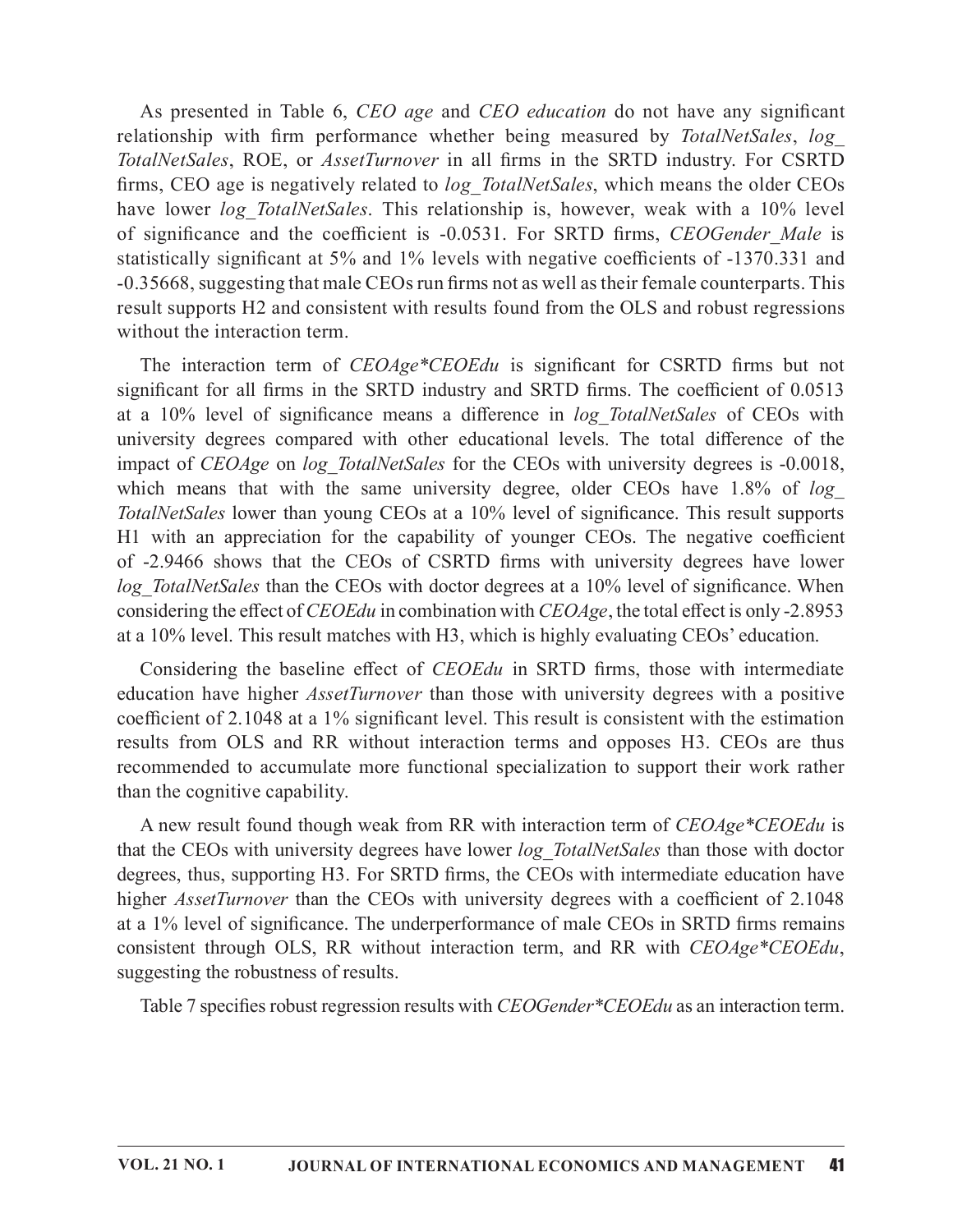|                  |             | <b>SRTD</b> Industry |             | Table 7. Robust regressions with interaction term (CEOGender*CEOEdu) |               | <b>CSRTD</b> firms |             |           |             | <b>SRTD</b> firms |             |           |
|------------------|-------------|----------------------|-------------|----------------------------------------------------------------------|---------------|--------------------|-------------|-----------|-------------|-------------------|-------------|-----------|
|                  | TNS         | $Log$ TNS            | <b>ROE</b>  | A.T.                                                                 | TNS           | $Log$ TNS          | <b>ROE</b>  | A.T.      | TNS         | $Log$ TNS         | <b>ROE</b>  | A.T.      |
|                  | (13069.63)  | (0.7386)             | (0.0834)    | (0.6256)                                                             | (106380.5)    | (2.8476)           | (0.0916)    | (1.3529)  | (2724.604)  | (1.0175)          | (0.1145)    | (0.4548)  |
| Master           | 2054.851    | 0.1422               | 0.0551      | 0.1304                                                               | $-155301.7$   | $-2.4999$          | 0.0353      | $-1.7865$ | 2326.172    | 0.8522            | 0.0585      | $0.5162*$ |
|                  | (12000.45)  | (0.5992)             | (0.0766)    | (0.5743)                                                             | (104235)      | (2.817)            | (0.0714)    | (1.3255)  | (1653.105)  | (0.6125)          | (0.0699)    | (0.2738)  |
| OtherEdu         | $-3632.39$  | $-0.0689$            | $-0.0186$   | $-0.1474$                                                            | $-117806.7$   | $-2.4516$          | $-0.0487$   | $-1.6805$ |             |                   |             |           |
|                  | (12504.44)  | (0.6505)             | (0.0798)    | (0.5985)                                                             | (103682.1)    | (2.8006)           | (0.0758)    | (1.3186)  |             |                   |             | Ť.        |
| UniDegree        | 1340.487    | $-0.0542$            | $-0.0115$   | $-0.0571$                                                            | $-122996.1$   | $-2.7067$          | 0.0091      | $-1.8187$ | $\circ$     | $\circ$           | $\circ$     | $\circ$   |
|                  | (11527.86)  | (0.4785)             | (0.0736)    | (0.5517)                                                             | (102401.9)    | (2.7999)           | (0.0583)    | (1.3023)  | (base)      | (base)            | (base)      | (base)    |
| CEOGender*CEOEdu |             |                      |             |                                                                      |               |                    |             |           |             |                   |             |           |
| Female*College   |             | $\circ$              |             |                                                                      | $\circ$       | $\circ$            | $\circ$     | $\circ$   | $\circ$     | $\circ$           |             |           |
|                  |             | (empty)              |             |                                                                      | (empty)       | (empty)            | (empty)     | (empty)   | (empty)     | (empty)           | (empty)     | (empty)   |
| Male*College     |             |                      |             |                                                                      |               |                    |             |           |             |                   |             |           |
|                  |             |                      |             |                                                                      |               |                    |             |           |             |                   |             |           |
| Male*Doctor      | $-10132.5$  | $-0.1403$            | $-0.0534$   | $-0.0415$                                                            | $-7022.705$   | $-0.8953$          |             | $-0.3281$ | 1934.632    | $2.466***$        | 0.1466      | $-0.1574$ |
|                  | (13830.1)   | (0.489)              | (0.0886)    | (0.662)                                                              | (28260.83)    | (0.6196)           |             | (0.3594)  | (2336.551)  | (0.8725)          | (0.0982)    | (0.39)    |
| Male*Inter       | 3896.436    | $-0.6356$            | $-0.0162$   | $-0.0247$                                                            | $-11744.53$   | $-0.7761$          | 0.0862      | $-0.1119$ | $\circ$     | $\circ$           | $\circ$     |           |
|                  | (14877.41)  | (0.6789)             | (0.0952)    | (0.7121)                                                             | (37257.59)    | (0.818)            | (0.105)     | (0.4738)  | (empty)     | (empty)           | (empty)     | (empty)   |
| Male*Master      | 307.9268    | 0.1165               | $-0.046$    | $-0.1258$                                                            | 55504.06**    | 0.1903             | 0.0242      | 0.1392    | $-1644.658$ | $-0.6964$         | $-0.0061$   | $-0.5117$ |
|                  | (13253.41)  | (0.3963)             | (0.0851)    | (0.6343)                                                             | (24302.83)    | (0.5315)           | (0.0807)    | (0.3085)  | (1971.33)   | (0.7336)          | (0.0865)    | (0.3279)  |
| Male*OtherEdu    | $-2627.542$ | $-0.0023$            | 0.0059      | 0.1313                                                               | 4115.506      | $-0.3447$          | 0.1037      | $-6.1$    |             |                   |             |           |
|                  | (14104.59)  | (0.5485)             | (0.0906)    | (0.6751)                                                             | (28186.08)    | (0.6257)           | (0.088)     | (0.3584)  |             |                   |             |           |
| Male*UniDegree   | $-2043.057$ | $\circ$              | $-0.0037$   | $-0.0297$                                                            |               | $\circ$            | 0.0445      | $\circ$   |             |                   |             |           |
|                  | (12786.16)  | (empty)              | (0.082)     | (0.612)                                                              | (empty)       | (empty)            | (0.0674)    | (empty)   |             |                   |             |           |
| FirmAge          | 564.3857**  | 0.0091               | $0.0021***$ | 0.0048                                                               | $3372.275***$ | 0.0093             | $0.0031***$ | 0.0054    | $-4.4095$   | 0.0463            | $0.0115***$ | 0.001     |
|                  | (84.4076)   | (0.0069)             | (0.0005)    | (0.0039)                                                             | (349.2283)    | (0.0075)           | (0.0008)    | (0.0043)  | (87.3074)   | (0.0326)          | (0.0036)    | (0.0145)  |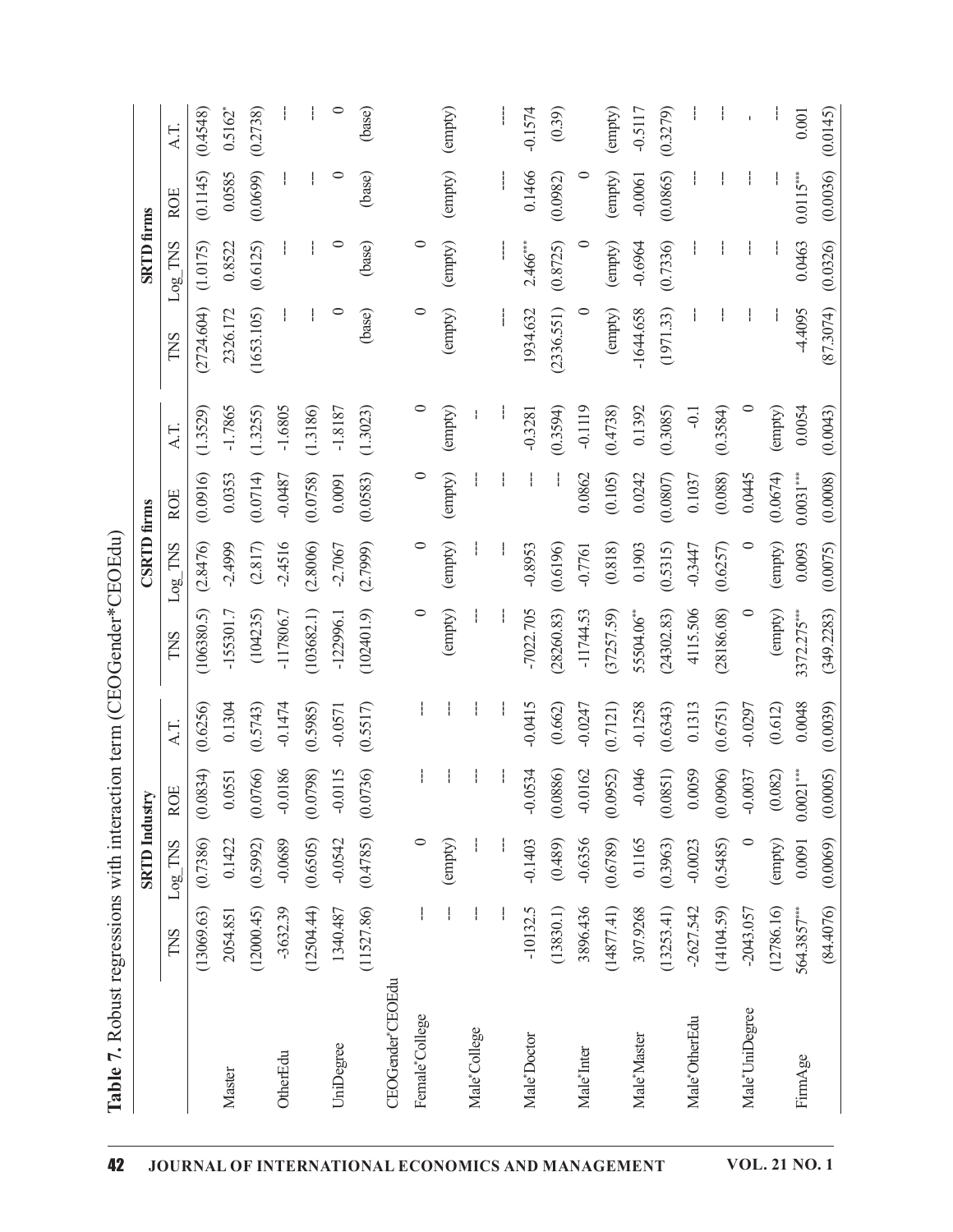|                                   |               | <b>SRTD</b> Industry |             |              |               | <b>CSRTD</b> firms |               |                |                         | <b>SRTD</b> firms      |                       |                        |
|-----------------------------------|---------------|----------------------|-------------|--------------|---------------|--------------------|---------------|----------------|-------------------------|------------------------|-----------------------|------------------------|
|                                   | TNS           | Log TNS              | <b>ROE</b>  | AT.          | TNS           | Log TNS            | <b>ROE</b>    | $\lambda$ .T   | TNS                     | Log TNS                | <b>ROE</b>            | AT.                    |
| Leverage                          | 59.11517      | $0.0219***$          | $0.0027***$ | 0.001        | 767.7952      | $0.0414**$         | $-0.0196$ *** | 0.013          | $-58.1462$              | $-0.0697$ <sup>*</sup> | $-0.0687***$          | $-0.0406$              |
|                                   | (79.15005)    | (0.0068)             | (0.0009)    | (0.0037)     | (653.7737)    | (0.0185)           | (0.0015)      | (0.0083)       | (104.7164)              | (0.0379)               | (0.0052)              | (0.0169)               |
| log_AvTotalAssets                 | 1530.014**    | $0.4342***$          | $-0.0061$   | $-0.2254***$ | 3582.504      | $0.4775***$        | 0.0068        | $-0.2098***$   | 466.6455                | $0.3828***$            | $-0.016$              | $-0.2481***$           |
|                                   | (772.4792)    | (0.0646)             | (0.0049)    | (0.0367)     | (398.46)      | (0.0882)           | (0.0094)      | (0.0502)       | (298.3502)              | (0.1086)               | (0.0122)              | (0.0485)               |
| $log_2$ Tax                       | 1240.675***   | $0.3306***$          | $0.0082***$ | $0.1499***$  | 3991.561**    | $0.2683***$        | 0.007         | $0.1208***$    | $1090.567***$           | $0.4209***$            | $0.0419***$           | $0.2039**$             |
|                                   | (413.2614)    | (0.0342)             | (0.0026)    | (0.0195)     | (1987.289)    | (0.043)            | (0.0046)      | (0.0249)       | (188.4045)              | (0.0688)               | (0.0077)              | (0.0307)               |
| $log$ Labour                      | $2343.527***$ | $0.3566***$          | 0.0006      | $0.1316***$  | $16339.37***$ | $0.3961***$        | $-0.0039$     | $0.1478***$    | 431.0925                | $0.3312**$             | $-0.0008$             | $0.1506$ <sup>**</sup> |
|                                   | (862.4347)    | (0.072)              | (0.0054)    | (0.041)      | (3965.779)    | (0.0868)           | (0.0093)      | (0.0499)       | (423.0567)              | (0.1562)               | (0.0175)              | (0.0698)               |
| ImportExport                      | 14786.31***   | 0.1815               | $0.0465***$ | 0.1478       | 8911.067      | 0.1765             | 0.0273        | 0.1107         | 38884.2***              | $-0.2132$              | $-0.0795$             | $-0.09$                |
|                                   | (2081.25)     | (0.174)              | (0.0133)    | (0.0995)     | (8753.165)    | (0.1916)           | (0.0208)      | (0.1112)       | (1777.579)              | (0.658)                | (0.0741)              | (0.2941)               |
| SpecialZone                       | $-141.414$    | 0.0141               | 0.0006      | $-0.0394$    | 9907.788      | $-0.0838$          | $-0.0221$     | $-0.0799$      | $5086.337$ <sup>*</sup> | 1.0737                 | $0.1631$ <sup>*</sup> | $1.8311***$            |
|                                   | (2248.875)    | (0.1869)             | (0.0142)    | (0.1069)     | (9131.9)      | (0.1987)           | (0.0216)      | (53)<br>(0.11) | (2186.756)              | (0.8167)               | (0.0919)              | (0.3651)               |
| CenCity                           | $-2253.62$    | $-0.1401$            | 0.0076      | $-0.0742$    | 2094.086      | $-0.1529$          | 0.0028        | $-0.1016$      | 403.3427                | 0.3621                 | $0.1473***$           | $-0.0402$              |
|                                   | (1580.878)    | (0.1326)             | (0.0101)    | (0.0755)     | (7363.028)    | (0.1607)           | (0.0175)      | (0.0933)       | (1186.481)              | (0.4401)               | (0.0495)              | (0.1967)               |
| log_FixedAssets                   | 327.4707      | $-0.0379$            | $-0.0013$   | $-0.0249$    | $-2056.878$   | $-0.077$           | 0.0014        | $-0.0367$      | 130.2031                | $-0.0006$              | 0.0022                | $-0.0103$              |
|                                   | (496.2341)    | (0.0415)             | (0.0031)    | (0.0237)     | (2642.121)    | (0.0579)           | (0.0063)      | (0.0335)       | (185.4609)              | (0.0688)               | (0.0077)              | (0.0307)               |
| $\frac{\text{cons}}{\text{cons}}$ | $-20632.85$   | $2.3452***$          | 0.0075      | $2.0214***$  | 40714.63      | 5.0229*            | $-0.1047$     | $3.7116***$    | 5604.935**              | 1.7656*                | $-0.1175$             | $2.1578***$            |
|                                   | (12682.33)    | (0.6209)             | (0.0809)    | (0.6065)     | (104238.8)    | (2.8761)           | (0.0893)      | (1.3248)       | (2550.977)              | (0.9394)               | (0.1058)              | (0.4199)               |
| No. of obs.                       | 264           | 263                  | 264         | 265          | 183           | 183                | 183           | 184            | 78                      | 79                     | 78                    | 79                     |
|                                   | 0.1529        | 0.7422               | 0.1204      | 0.2874       | 0.2218        | 0.7468             | 0.0386        | 0.2838         | 0.3964                  | 0.7047                 | 0.1626                | 0.5426                 |
| Prob > F                          | 0.0000        | 0.0000               | 0.0000      | 0.0000       | 0.0000        | 0.0000             | 0.0000        | 0.0000         | 0.0000                  | 0.0000                 | 0.0000                | 0.0000                 |

Table 7. Robust regressions with interaction term (CEOGender\*CEOEdu) (continued)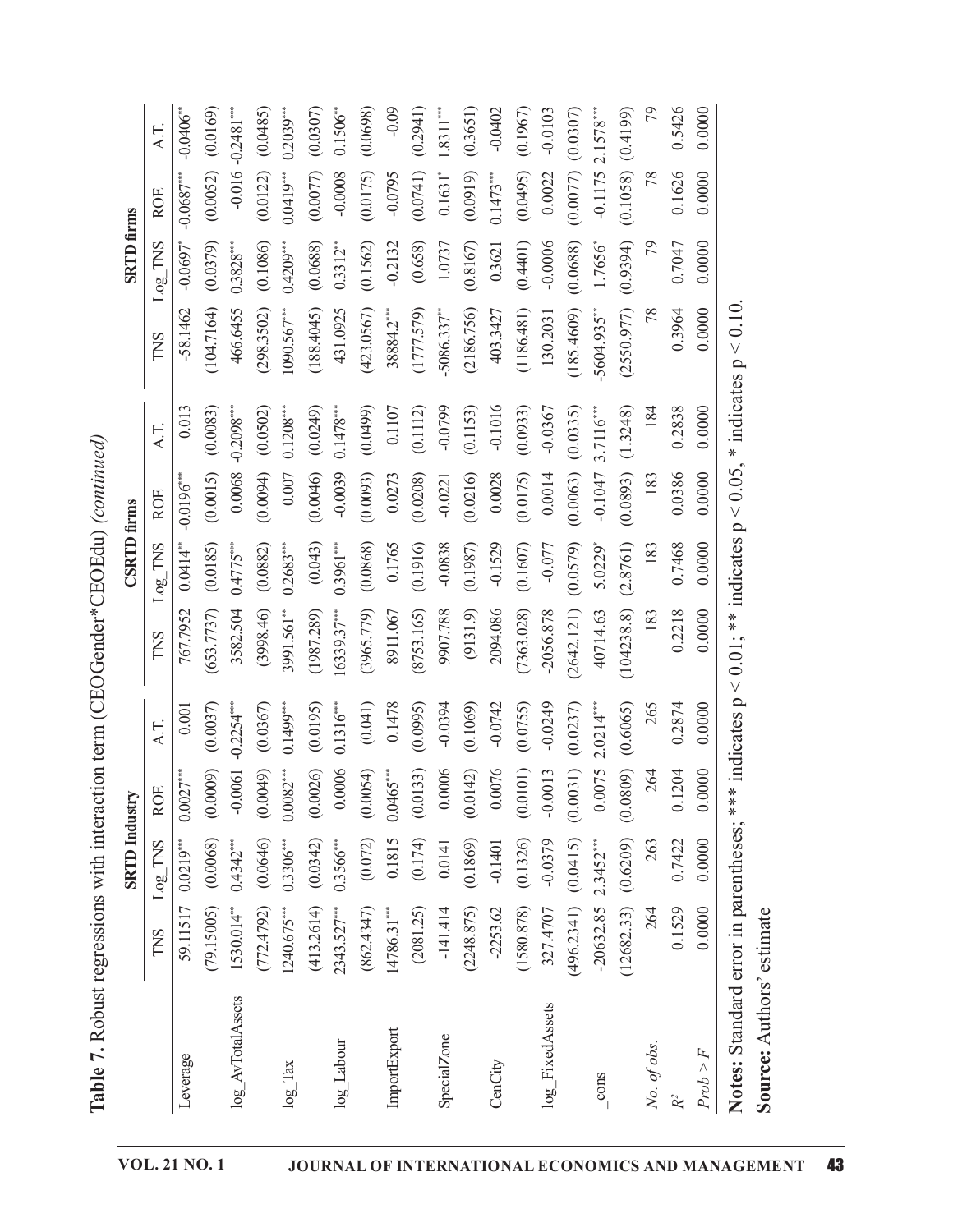$CEOAge$  is not significant to any measures of firm performance for all three samples<br>der RR with  $CEOGender*CEOEdu$ . For SRTD firms, the baseline effect of  $CEOGender$  is<br>nificant at 10% with negative coefficients of -0.0546 and -0.254 under RR with CEOGender\*CEOEdu. For SRTD firms, the baseline effect of CEOGender is significant at  $10\%$  with negative coefficients of  $-0.0546$  and  $-0.2548$ , which means male CEOs are less efficient than female ones. About CEOEdu, those with doctor degrees have lower log TotalNetSales than those with university degrees. Those with intermediate and college CEOAge is not significant to any measures of firm performance for all three samples<br>under RR with CEOGender\*CEOEdu. For SRTD firms, the baseline effect of CEOGender is<br>significant at 10% with negative coefficients of -0.0 positive coefficients of 2.274 and 0.157. These findings do not support H3 but are consistent with results found from the OLS and the RR without the interaction term. Nevertheless, those *CEOAge* is not significant to any measures of firm performance for all three samples<br>under RR with *CEOGender*<sup>\*</sup>*CEOEdu*. For SRTD firms, the baseline effect of *CEOGender* is<br>significant at 10% with negative coefficien coefficient of  $0.5162$  at a 10% significance level.

The interaction term of *CEOGender* \**CEOEdu* is not significant in all firms in the SRTD industry but significant for CSRTD firms and SRTD firms. For CSRTD firms, the male CEOs with master degrees have higher *TotalNetSales* than the female CEOs of the same degree with a coefficient of 55504.06 at a 5% level of significance. For SRTD firms, the CEOs with doctor degrees have lower *log TotalNetSales* at a 1% significance level with a coefficient of -3.0169 but the coefficient of male CEOs is 2.466 at a 1% significance level. The total difference between the performance of male CEOs and female CEOs is only -0.5509. This result means that male CEOs of SRTD firms are less efficient than their female rivals, matching with what has been found from OLS, RR without interaction term and supporting H2. th master degrees have higher *TotalNetSales* than the female CEOs of the same degree with decordicient of 55504.06 at a 5% level of significance. For SRTD firms, the CEOs with doctor<br>grees have lower  $log$  *TotalNetSales*

### 4.5 Parametric and non-parametric testings

Other tests are conducted for the SRTD industry as a whole as a cross-check with what has been found from OLS, RR, and RR with interaction terms for the association between CEOs' characteristics and firm performance. The purpose of these tests is to compare means among groups of CEOGender i.e. male vs. female, and those of CEOEdu i.e. six various educational qualifications.

Table 8 presents findings from both parametric and non-parametric tests for two categorical variables, which are CEOGender and CEOEdu.

The other three measures including *TotalNetSales*, ROE, and *AssetTurnover* do not follow the normal distribution. The tests are, therefore, chosen to meet the assumptions needed.

For *CEOGender*, t-test results show that there is a significant difference between means of log TotalNetSales of female CEOs and that of male CEOs in the SRTD industry. The mean of log TotalNetSales of female CEOs is significantly lower than that of male CEOs. For the other three measures of performance with Wilcoxon rank-sum tests, there is not any significant difference between the means of performance of male CEOs and female CEOs.

For CEOEdu, oneway ANOVA is conducted for log TotalNetSales and Bartlett's test probability of 0.045, which is lower than 0.05 and has met the assumption for parametric ANOVA testing. The difference among various CEO educational types in terms of log TotalNetSales is significant with the probability of 0.0114, which is smaller than 0.05. The Kruskal-Wallis rank test results show a significant difference among CEO educations for means of TotalNetSales and means of ROE but a non-significant difference for AssetTurnover.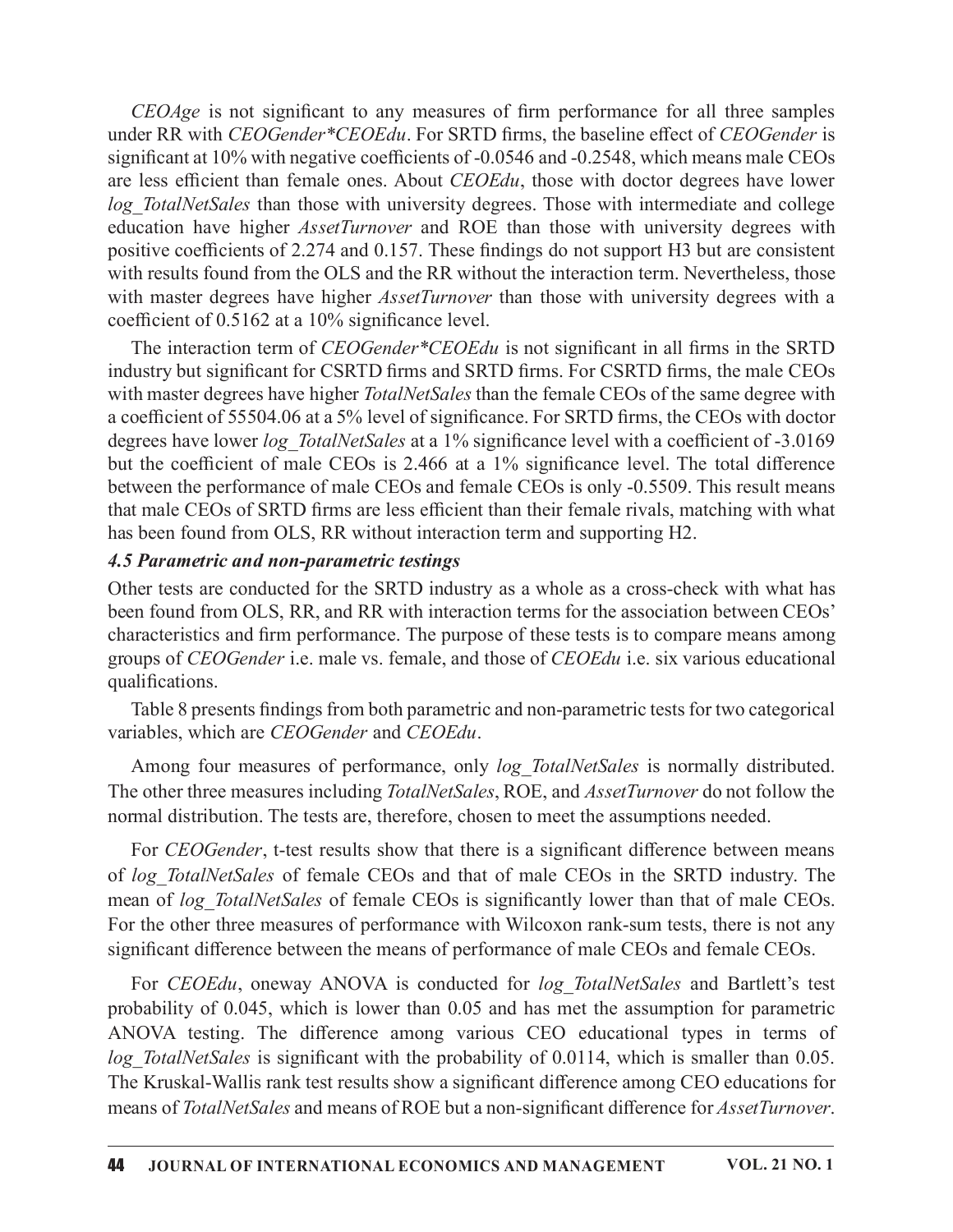|                                                                                         |              |                             |                                 |              |                 | <b>Table 8.</b> Parametric and non-parametric testing results (performance in SRTD industry among |
|-----------------------------------------------------------------------------------------|--------------|-----------------------------|---------------------------------|--------------|-----------------|---------------------------------------------------------------------------------------------------|
| different CEO characteristics).                                                         |              | log<br><b>TotalNetSales</b> | <b>TotalNet</b><br><b>Sales</b> | <b>ROE</b>   | <b>Asset</b>    | <b>Testings</b>                                                                                   |
| Among CEOGender (Male vs. Female)                                                       |              |                             |                                 |              | <b>Turnover</b> |                                                                                                   |
| Ho: $diff = 0$ , Ha: $diff := 0$                                                        |              | 0.0026                      |                                 |              |                 | t-test                                                                                            |
| Ho: diff = 0, Ha: diff < 0                                                              |              | 0.0013                      |                                 |              |                 | t-test                                                                                            |
| Ho: Performance(FemaleCEO)=<br>Performance(MaleCEO)                                     |              |                             |                                 |              |                 |                                                                                                   |
| Prob >  z                                                                               |              |                             | 0.097                           | 0.3631       | 0.4281          | Wilcoxon rank-<br>sum test                                                                        |
| Among CEOEdu (6 educational types)                                                      |              |                             |                                 |              |                 |                                                                                                   |
| Probability (chi <sup>2</sup> )                                                         |              |                             | 0.0036                          | 0.0251       | 0.4643          | Kruskal-Wallis<br>rank test                                                                       |
| Probability (chi <sup>2</sup> with ties)                                                |              |                             | 0.0035                          | 0.0251       | 0.4599          | Kruskal-Wallis<br>rank test                                                                       |
| $Prob > F$ (Between groups)                                                             |              | 0.0114                      |                                 |              |                 | Oneway ANOVA                                                                                      |
| Bartlett's test for equal variances:<br>Prob > chi <sup>2</sup>                         |              | 0.045                       |                                 |              |                 | Oneway ANOVA                                                                                      |
| Notes: *** indicates $p < 0.01$ ; ** indicates $p < 0.05$ , * indicates $p < 0.10$ .    |              |                             |                                 |              |                 |                                                                                                   |
| <b>Source: Authors' estimate</b>                                                        |              |                             |                                 |              |                 |                                                                                                   |
| Table 9 shows the comparison of log TotalNetSales by CEOEdu with the Bonferroni method. |              |                             |                                 |              |                 |                                                                                                   |
|                                                                                         |              |                             |                                 |              |                 |                                                                                                   |
| Table 9. Comparison of log TotalNetSales by CEOEdu (Bonferroni)                         |              |                             |                                 |              |                 |                                                                                                   |
| <b>Row Mean - Col Mean</b>                                                              | College      | <b>Doctor</b>               |                                 | Intermediate | <b>Master</b>   | OtherEdu                                                                                          |
| Doctor                                                                                  | 2.45<br>0.18 |                             |                                 |              |                 |                                                                                                   |
| Intermediate                                                                            | 1.39         | $-1.05$                     |                                 |              |                 |                                                                                                   |
|                                                                                         | 1.00         | 1.00                        |                                 |              |                 |                                                                                                   |
|                                                                                         |              |                             |                                 |              |                 |                                                                                                   |

| Probability (chi <sup>2</sup> with ties)                                                |           |               | 0.0035 | 0.0251       | 0.4599        | Kruskal-Wallis<br>rank test |
|-----------------------------------------------------------------------------------------|-----------|---------------|--------|--------------|---------------|-----------------------------|
| $Prob > F$ (Between groups)                                                             |           | 0.0114        |        |              |               | Oneway ANOVA                |
| Bartlett's test for equal variances:<br>$Prob > chi^2$                                  |           | 0.045         |        |              |               | Oneway ANOVA                |
| Notes: *** indicates $p < 0.01$ ; ** indicates $p < 0.05$ , * indicates $p < 0.10$ .    |           |               |        |              |               |                             |
| <b>Source: Authors' estimate</b>                                                        |           |               |        |              |               |                             |
| Table 9 shows the comparison of log_TotalNetSales by CEOEdu with the Bonferroni method. |           |               |        |              |               |                             |
| Table 9. Comparison of log_TotalNetSales by CEOEdu (Bonferroni)                         |           |               |        |              |               |                             |
| <b>Row Mean - Col Mean</b>                                                              | College   | <b>Doctor</b> |        | Intermediate | <b>Master</b> | OtherEdu                    |
| Doctor                                                                                  | 2.45      |               |        |              |               |                             |
|                                                                                         | 0.18      |               |        |              |               |                             |
| Intermediate                                                                            | 1.39      | $-1.05$       |        |              |               |                             |
|                                                                                         | 1.00      | 1.00          |        |              |               |                             |
| Master                                                                                  | $3.13***$ | 0.69          |        | 1.74         |               |                             |
|                                                                                         | 0.01      | 1.00          |        | 0.49         |               |                             |
| OtherEdu                                                                                | 2.06      | $-0.38$       |        | 0.67         | $-1.07$       |                             |
|                                                                                         | 0.61      | 1.00          |        | 1.00         | 1.00          |                             |
| UniDegree                                                                               | $2.32*$   | $-0.12$       |        | 0.93         | $-0.81$       | 0.256                       |
|                                                                                         | 0.08      | 1.00          |        | 1.0          | 0.73          | 1.00                        |
| Notes: *** indicates $p < 0.01$ ; ** indicates $p < 0.05$ , * indicates $p < 0.10$ .    |           |               |        |              |               |                             |
| <b>Source: Authors' estimate</b>                                                        |           |               |        |              |               |                             |
|                                                                                         |           |               |        |              |               |                             |

| Table 9. Comparison of log_TotalNetSales by CEOEdu (Bonferroni) |  |
|-----------------------------------------------------------------|--|
|                                                                 |  |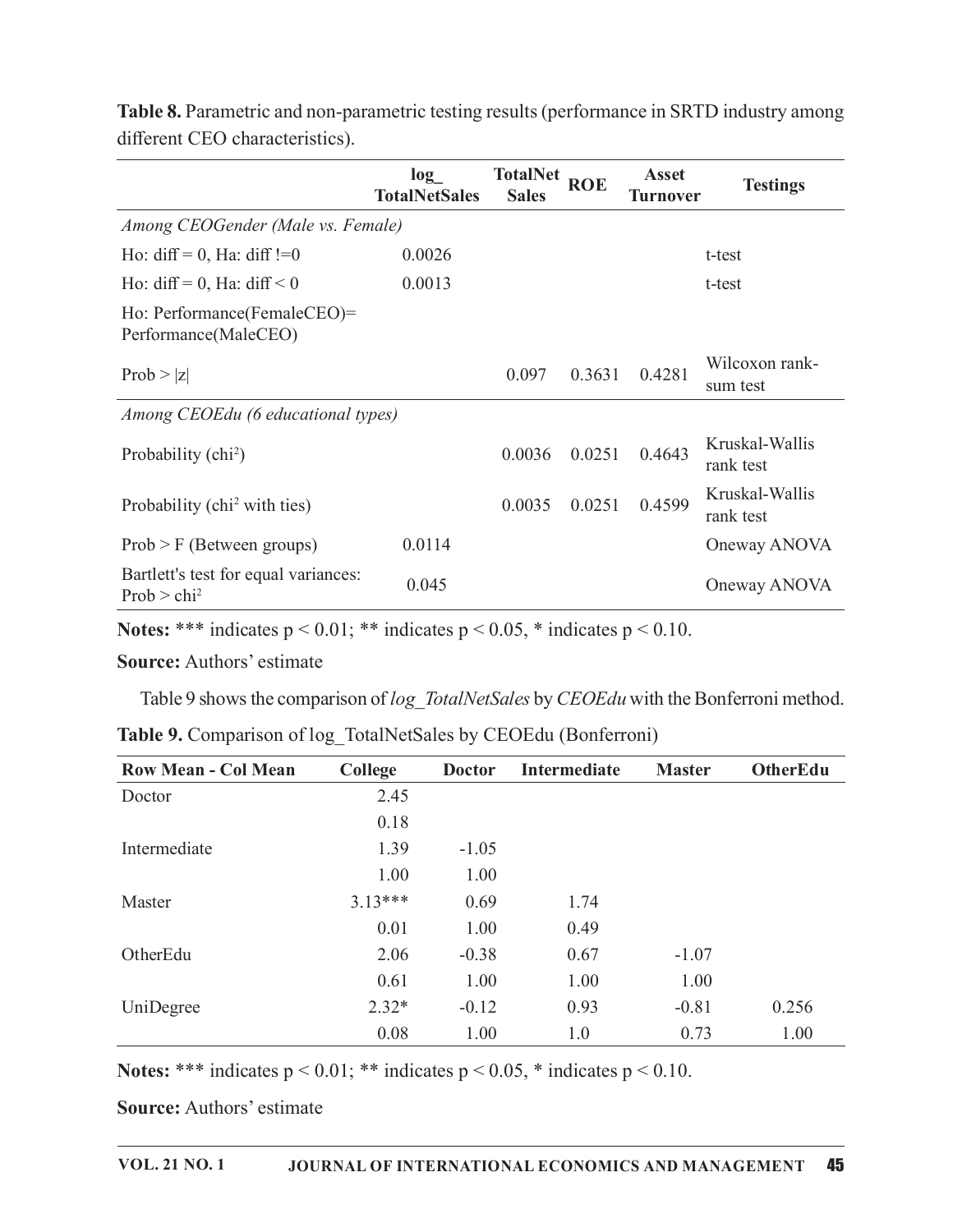The results reconfirm the proposition of H3 in which the CEOs with higher education are conjectured to get higher achievements than those with lower education. In this pairwise comparison, the CEOs with master degrees and university degrees have significantly higher The results reconfirm the proposition of H3 in which the CEOs with higher education<br>are conjectured to get higher achievements than those with lower education. In this pairwise<br>comparison, the CEOs with master degrees and significance, respectively.

To summarize, the findings from these tests reconfirm what has been uncovered in OLS, RR, RR with interaction terms for this SRTD industry.

### 4.6 Regression results for firm-specific characteristics as control variables

Firm age is consistently and significantly positive in OLS and RR for all three samples and for various measures of firm performance, which means the more established the firm is the better achievements it gets. The age of a firm may influence its performance through intermediating means, namely, routinization, accumulated prestige, and rigidity (Coad et al., 2018). In this case, higher firm performance means the benefits firms get from their aging are more than the drawbacks it may cause to them. Leverage is found to be supportive for CSRTD firms and all firms in the SRTD industry but is not for SRTD firms. The relationship between leverage and firm performance is positive in some regressions while it is negative or even not significant in others. These results can be explained with various theories such as signaling theory, agency costs theory, or pecking order theory. Nonetheless, it is conjectured that there might be an optimal firm size level at which leverage shall not harm firm performance (Ibhagui and Olokoyo, 2018). The effect found in this study is similar to the study by Fosu (2013) in which financial leverage has got a significantly positive influence on performance and the product market competition enhances such an effect.

*Log AvTotalAssets* does assist for *TotalNetSales* and *log TotalNetSales* under both OLS and RR for three samples but does not for ROE and *AssetTurnover*. The natural logarithm of total assets can be used as an empirical proxy of firm size together with the logarithm of total sales and market capitalization (Dang et al., 2018). Using a threshold regression model, Ibhagui and Olokoyo (2018) claim that firm size may influence the effect that leverage has on firm performance. Small-sized firms may not benefit from that effect but as firms grow such an effect becomes more eminent. This may help to explain the results found in the study.

Log Tax has a positive association with a performance at a  $1\%$  level of significance for all samples meaning the higher performance firms achieve the more tax is incurred and paid by them. Log LabourSize is also consistently significant with all measures of performance. be an optimal firm size level at which leverage shall not harm firm performance (Ibhagui and Olokoyo, 2018). The effect found in this study is similar to the study by Fosu (2013) in which financial leverage has got a signi control of other market and firm-specific characteristics such as market structure, barriers to market, and strategies of firms though a positive association is mostly evidenced in extant literature (Lee, 2009). This is true in business practices as firms expand and develop they need more human resources to support their operations. However, increasing the labor size is also claimed to force SMEs in Vietnam to provide their labor with more training to increase productivity due to specialization (Dao and Cao, 2020).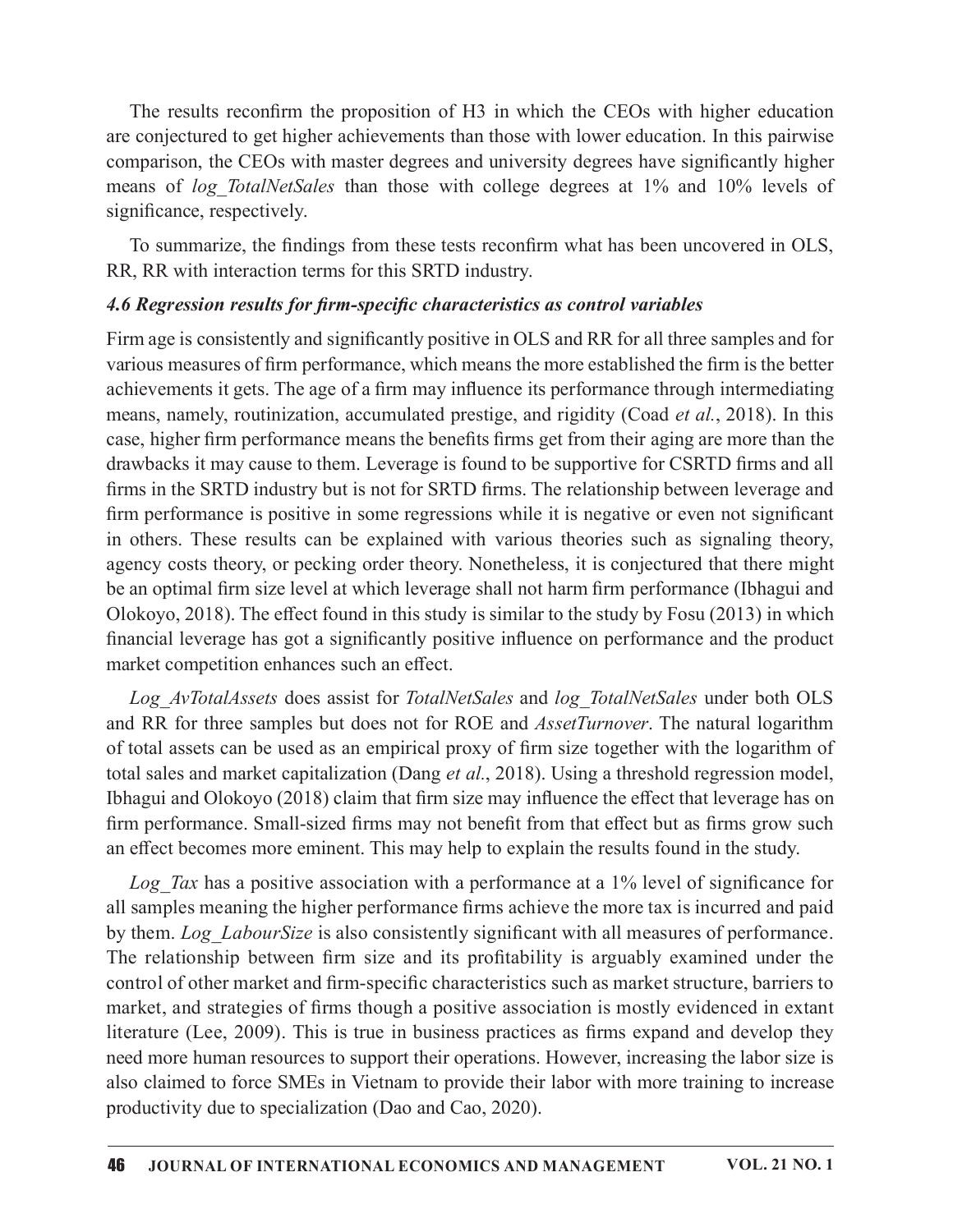Import-export activities are helpful for firm performance only under RR though for the<br>promy as a whole they are argued to provide more employment opportunities and accelerating<br>wth (Banomyong *et al.*, 2017). Only SRTD f economy as a whole they are argued to provide more employment opportunities and accelerating growth (Banomyong et al., 2017). Only SRTD firms have better results when operating in special zones. The influence of the location of firms in central cities of Vietnam on firm performance is not consistent and log FixedAssets is of no significance under all regressions.

## 5. Conclusion

The paper has proved that CEO characteristics have a certain impact on the firm performance of SRTD firms, CSRTD firms, and all firms in the SRTD industry, thus, extending the UET theory to the Vietnam context with firms operating in scientific research and technology development. For SRTD firms, older CEOs outperform younger CEOs while the opposite Import-export activities are helpful for fimn performance only under RR though for the economy as a whole they are argued to provide more emphyment opportunities and accelerating growth (Banomyong *et al.*, 2017). Only SR performance. For SRTD firms, the results from various estimation models are consistently Import-export activities are helpful for fimn performance only under RR though for the economy as a whole they are argued to provide more employment opportunities and accelerating growth (Banomyong *et al.*, 2017). Only S provides an interesting view on the role of female CEOs in firms where innovation is the Import-export activities are helpful for firm performance only under RR though for the economy as a whole they are argued to provide more employment opportunities and accelerating growth (Banomyong *et al.*, 2017). Only S better than female CEOs though the statistical relationship is not strong. Female CEOs are less competitive than male CEOs for the SRTD industry as a whole when their means of log TotalNetSales are compared with each other under parameter testing. The CEOs with master degrees of all three firm samples achieve higher performance than those with university degrees. For SRTD firms, some estimations show opposite results, suggesting that higher education is not always leading to higher firm performance. This finding implies that further investment of CEOs in functional specialization is needed rather than in improving cognitive capability. The interaction terms relating to demographic characters of CEOs help to investigate further the impact of each CEO character on firm performance among various subgroups of each character. The results are verified under various estimation methods including OLS, RR, RR with interaction terms, and appropriate tests are also applied to ensure their consistency and robustness.

The article has contributed to the literature by providing more empirical evidence for the Upper Echelon Theory in a new context and, to our understanding, is the first attempt in examining the firms in the SRTD industry in Vietnam and particularly the CSRTD firms with the influence of demographic characteristics of the top management on their performance. These findings suggest some implications for policymakers in Vietnam in identifying determinants of performance of firms in this industry to improve their support schemes and plan further steps of enlarging the community of CSRTD firms to meet the demand for economic growth relying on innovation and technology development.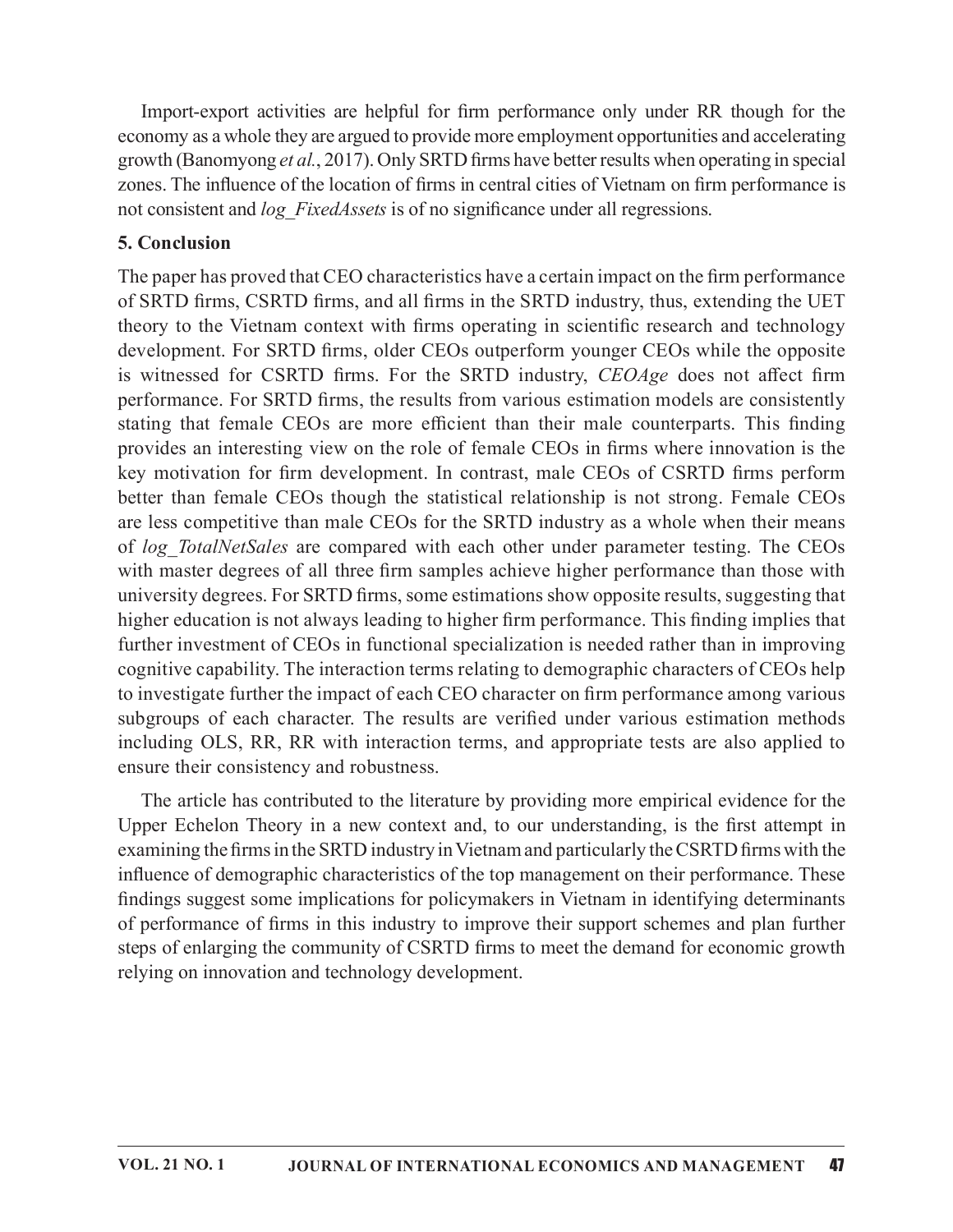#### References

- Amran, N.A., Yusof, M. 'Atef M., Ishak, R. and Aripin, N. (2014), "Do characteristics of CEO and chairman **inces**<br>
Simulan, Nusof, M. 'Atef M., Ishak, R. and Aripin, N. (2014), ''Do characteristics of CEO and chairman<br>
influence government-linked companies' performance?", *Procedia - Social and Behavioral*<br>
Sciences, Vol. 109, Sciences, Vol. 109, pp. 799 - 803.
- Anh, N.T. and Duong, H.T.T. (2018), "Challenges facing women entrepreneurs in Vietnam", External Economics Review, Vol. 108, pp. 29 - 39.
- Awa, H.O., Eze, S.C., Urieto, J.E. and Inyang, B.J. (2011), "Upper echelon theory (UET): a major determinant of information technology (IT) adoption by SMEs in Nigeria", Journal of Systems and Information Technology, Vol. 13 No. 2, pp. 144 - 162. **acces**<br>
N.A., Yusof, M. 'Atef M., Ishak, R. and Aripin, N. (2014), "Do characteristics of CEO and chairman<br>
influence government-linked companies' performance?", *Procedia - Social and Behavioral*<br>
Sciences, Vol. 109, pp.
- Banomyong, R., Huong, T.T.T. and Ha, P.T., (2017), "A study of logistics performance of manufacturing and import-export firms in Vietnam", External Economic Review, Vol. 94, pp. 65 - 73.
- Barker, V.L. and Mueller, G.C. (2002), "CEO Characteristics and Firm R&D Spending", Management Science, Vol. 48, pp. 782 - 801.
- Bhagat, S., Bolton, B.J. and Subramanian, A. (2010), "CEO Education, CEO Turnover, and Firm
- Carlsson, G. and Karlsson, K. (1970), "Age, cohorts and the generation of generations", American Sociological Review, Vol. 35 No. 4, pp. 710 - 718.
- Coad, A., Holm, J.R., Krafft, J. and Quatraro, F. (2018), "Firm age and performance", Journal of  $E$ volutionary Economics, Vol. 28 No. 1, pp. 1 - 11.
- Cooper, A.C. and Bruno, A.V. (1977), "Success among high-technology firms", Business Horizons, Vol. 20 No. 2, pp. 16 - 22.
- Dang, C., Li, Z. and Yang, C. (2018), "Measuring firm size in empirical corporate finance", Journal of Banking & Finance, Vol. 86, pp. 159 - 176.
- Dao, T.T.G. and Cao, T.H.V. (2020), "Do business linkages play a role in upgrading workers'skills among small and medium-sized enterprises in Vietnam?", Journal of International Economics and Management, Vol. 20 No. 3, pp. 96 - 117. Science, Vol. 48, pp. 782 - 801.<br>
Bhagat, S., Bolton, B.J. and Substananian, A. (2010), "CEO Education, CEO Turnover, and Firm<br>
Performance", (SSRN Scholarly Paper No. ID 1670219), Social Science Research Network,<br>
Rochest
- performance", Corporate Governance, Vol. 11 No. 2, pp. 102 111.
- Fosu, S. (2013), "Capital structure, product market competition, and firm performance: Evidence from South Africa", *The Quarterly Review of Economics and Finance*, Vol. 53 No. 2, pp. 140 - 151.
- Frankl, M. and Roberts, S. (2018), "Female executives in healthcare management in the context of the upper echelon theory", Journal of Business Diversity, Vol. 18 No. 2, pp. 98 - 112.
- Garcia-Blandon, J., Argilés-Bosch, J.M. and Ravenda, D. (2019), "Exploring therelationship between CEO characteristics and performance", Journal of Business Economics and Management, Vol. 20 No. 6, pp. 1064 - 1082.
- Gaurav, G. (2020), "Empirical analysis on mandated CSR and performance of listed firms in India (2015-2018)", International Journal of Economics and Management Studies, Vol. 7 No. 4, pp. 117 - 127
- Gottesman, A.A. and Morey, M.R. (2010), "CEO educational background and firm financial performance", Journal of Applied Finance, Vol. 13 No. 2, pp. 70 - 82.